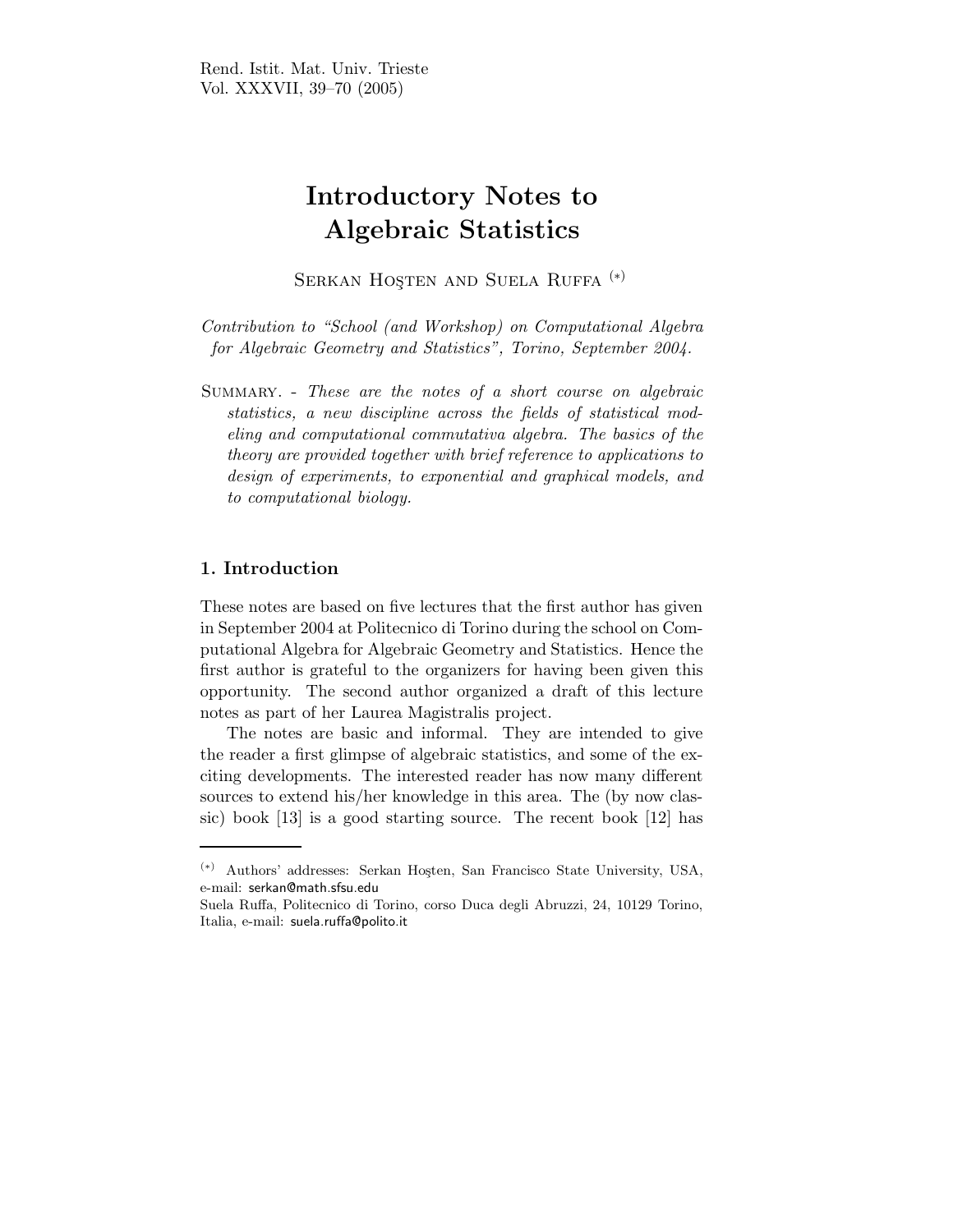been a tremendous addition. In particular, the first four chapters of this book give an excellent introduction to algebraic statistics with a view towards computational biology. The lectures were also partially based on the lectures notes by Bernd Sturmfels of his John von Neumann Lecture in 2003 (see http://www-m10.ma.tum.de/neumann/). For more advanced topics, Journal of Symbolic Computation is about to publish a special issue (Volume 41, Issue 2) on Computational Algebraic Statistics that contains a dozen articles.

We hope algebraic statistics will become an influential subject.

#### 2. Algebraic Varieties and Statistical Models

#### 2.1. Ideals, varieties, and Gröbner bases

By a polynomial f in n indeterminates  $p_1, \ldots, p_n$  we mean a finite linear combination of monomials  $p^{\alpha} = p_1^{\alpha_1} \cdot \dots \cdot p_n^{\alpha_n}$ 

$$
f(p) = \sum_{\alpha \in A} c_{\alpha} p^{\alpha}.
$$

In most applications the coefficients  $c_{\alpha}$  one uses are rational numbers. For the development of the theory Q could be replaced by any field k, such as the real numbers  $\mathbb{R}$ , complex numbers  $\mathbb{C}$ , or any finite field. Algebraic geometry has a long tradition of using  $\mathbb C$  and other algebraically closed fields. The set of all polynomials  $k[p_1, \ldots, p_n]$ with the indeterminates  $p_1, \ldots, p_n$  and coefficients in the field k is a ring under the usual addition and multiplication of polynomials. Given a set of polynomials  $f_1, \ldots, f_m$  in  $k[p_1, \ldots, p_n]$ , the set of simultaneous solutions

$$
V(f_1, \ldots, f_m) = \{a \in k^n \mid f_1(a) = \cdots = f_m(a) = 0\}
$$

is called the *algebraic variety* defined by  $f_1, \ldots, f_m$ . Many applications of algebraic geometry are concerned with computing, describing, or understanding such a variety.

DEFINITION 2.1. A nonempty set  $I \subseteq k[p_1, \ldots, p_n]$  is called an ideal, if

(i)  $f + g \in I$  for each  $f, g \in I$ , and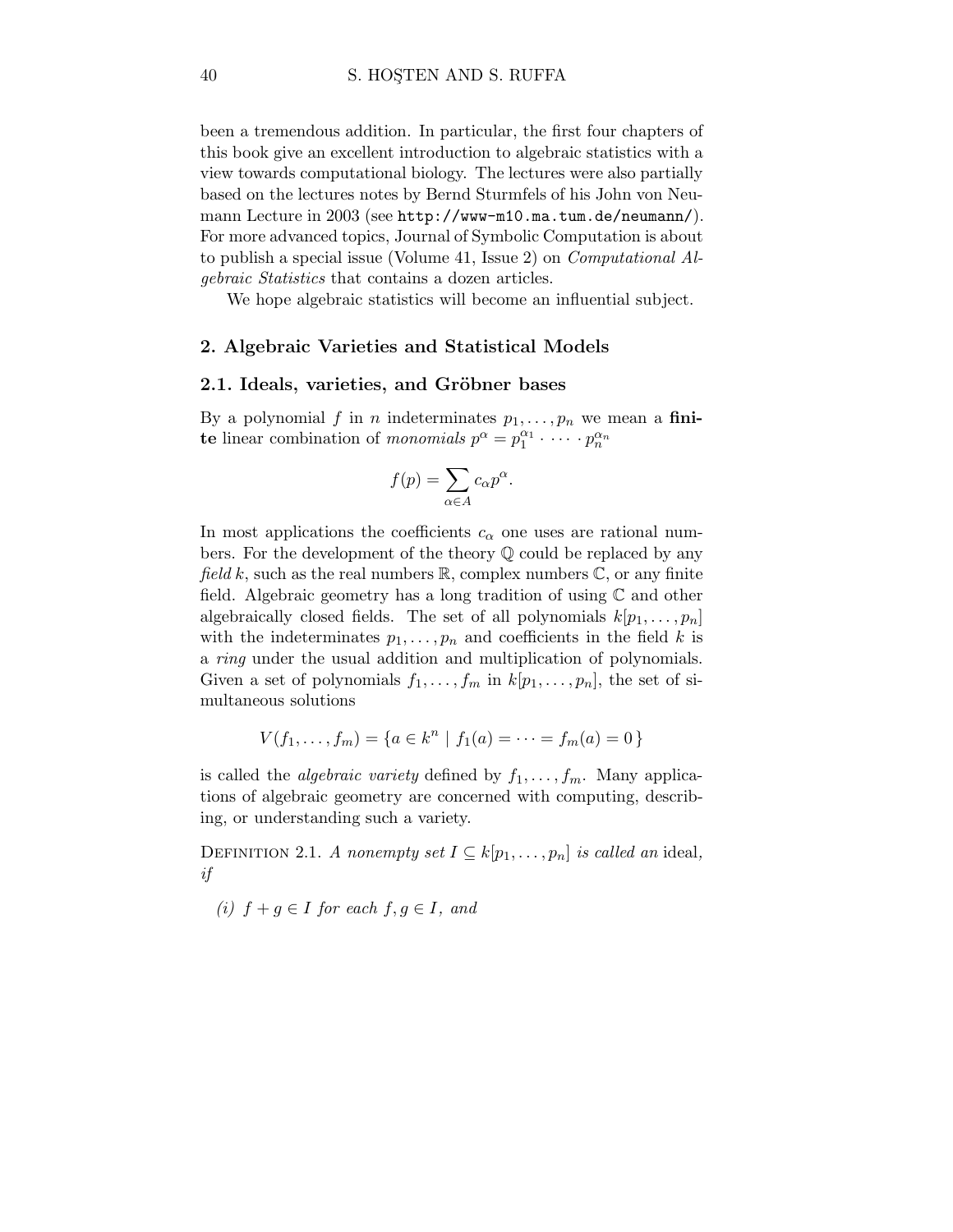(ii)  $h \cdot f \in I$  for each  $f \in I$  and  $h \in k[p_1,\ldots,p_n]$ .

One can easily show that for the ideal  $I = \langle f_1, \ldots, f_m \rangle$  the set of solutions

$$
V(\langle f_1, \ldots, f_m \rangle) = \{ a \in k^n \mid f(a) = 0 \ \forall \ f \in I \}
$$

equals the variety  $V(f_1,\ldots,f_m)$ . This means that if a second set of polynomials  $g_1, \ldots, g_t$  generates the same ideal  $I = \langle f_1, \ldots, f_m \rangle =$  $\langle g_1, \ldots, g_t \rangle$  then the varieties  $V(f_1, \ldots, f_m)$  and  $V(g_1, \ldots, g_n)$  are equal. All what matters is the ideal and not the individual polynomials in the polynomial system. Consequently, we introduce the notion of the variety of an ideal.

DEFINITION 2.2. Given an ideal  $I \subseteq k[p_1,\ldots,p_n]$ , the set of its solutions

$$
V(I) = \{ a \in \mathbb{C}^n \mid f(a) = 0 \forall f \in I \}
$$

is called the affine variety defined by I.

The natural question arises whether there are ideals which are not related to polynomial system solving because we cannot find finitely many polynomials  $f_1, \ldots, f_m$  so that  $I = \langle f_1, \ldots, f_m \rangle$ . Luckily, this is not the case. Here we will prove one of the pillars of algebraic geometry and commutative algebra, namely Hilbert's basis theorem.

THEOREM 2.3. Every ideal I in  $k[p_1,\ldots,p_n]$  is finitely generated.

*Proof.* The proof is done by induction on  $n$ , the number of indeterminates. We note that  $k[p_1,\ldots,p_n] = k[p_1,\ldots,p_{n-1}][p_n]$ . In other words, the polynomials in  $k[p_1,\ldots,p_n]$  can be viewed as univariate polynomials in the variable  $p_n$  whose coefficients are polynomials themselves in the remaining  $n - 1$  indeterminates.

The case for  $n = 1$  is easy, since in this case  $k[p_1] = k[p]$  is a principal ideal domain, i.e., every ideal is generated by a single polynomial: If  $I$  is the zero ideal, it is generated by the zero polynomial, and we are done. Otherwise, let  $f \in I$  be a nonzero polynomial with least degree. We claim that  $I = \langle f \rangle$ . Suppose  $g \in I$ . Then there are polynomials q and r in  $k[p]$  such that  $g = fq + r$  with the property that the degree of  $r$  is strictly smaller than the degree of  $f$ . If  $r \neq 0$ , then we conclude that r is in I, and that would contradict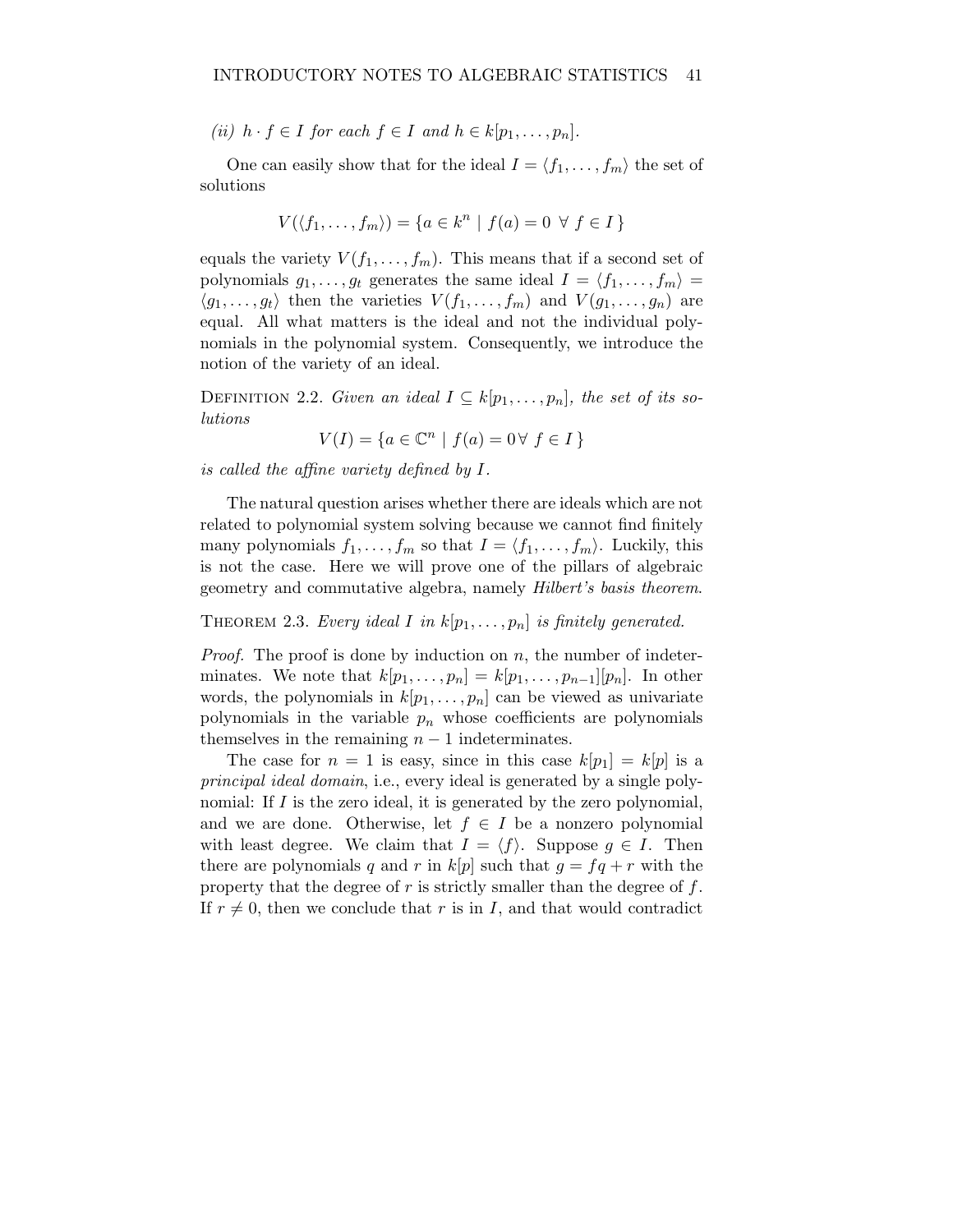the minimality of  $\deg(f)$ . So r has to be the zero polynomial, and this finishes the case for  $n = 1$ .

Now suppose that  $n > 1$ . We construct a sequence of polynomials from I as follows. Let  $f_1 \in I$  be a polynomial with minimal degree in the variable  $p_n$ . Then for  $j \geq 1$ , if  $\langle f_1, \ldots, f_j \rangle$  is strictly smaller than I we let  $f_{j+1} \in I \setminus \langle f_1,\ldots, f_j \rangle$  be a polynomial of minimal degree in  $p_n$ . We also let  $u_j \in k[p_1,\ldots,p_{n-1}]$ be the leading coefficient of  $f_i$ . The ideal in  $\mathbb{Q}[p_1,\ldots,p_{n-1}]$  generated by these leading coefficients is finitely generated by induction. We can assume that  $u_1, \ldots, u_m$  generate this ideal. Now we claim that  $I = \langle f_1, \ldots, f_m \rangle$ . If this is not the case, we must have picked a polynomial  $f_{m+1} \in I \setminus \langle f_1, \ldots, f_m \rangle$ . Its leading coefficient  $u_{m+1}$  is in  $\langle u_1, \ldots, u_m \rangle$ , and therefore  $u_{m+1} = \sum_{j=1}^m r_j u_j$  for  $r_j \in k[p_1, \ldots, p_{n-1}]$ . By our construction  $d := \deg_{p_n}(f_{m+1})$  is greater than or equal to the degrees of  $f_1, \ldots, f_m$  in  $p_n$ , and we could define the following polynomial

$$
g := f_{m+1} - \sum_{j=1}^{m} r_j f_j p_n^{d-d_j}
$$

where  $d_j := \deg_{p_n}(f_j)$ . The degree of g is strictly smaller than the degree of  $f_{m+1}$ . But note that g is also in  $I \setminus \langle f_1, \ldots, f_m \rangle$ . This contradicts the minimality of  $deg(f_{m+1})$ , and we are done.  $\Box$ 

#### Monomial orders and Gröbner bases

DEFINITION 2.4. A monomial order  $\leq$  is a total order of all monomials  $p^u \in k[p_1, \ldots, p_n]$  such that

- (i)  $1 = p^0 \leq p^u$  for all monomials  $p^u$ , and
- (ii)  $p^u \n\t\leq p^v$  implies  $p^u p^w \leq p^v p^w$  for all  $p^w$ .

Typical examples of monomial orders are the lexicographic and the graded reverse lexicographic orders.

DEFINITION 2.5. Fix an order on the variables  $p_1 > p_2 > \cdots p_n$ . Then  $p^u \leq_{lex} p^v$  in the lexicographic order, if there exists  $j \in \{1, \ldots,$  $n\}$  such that  $u_i = v_i$  for  $i = 1, \ldots, j - 1$  and  $u_j < v_j$ .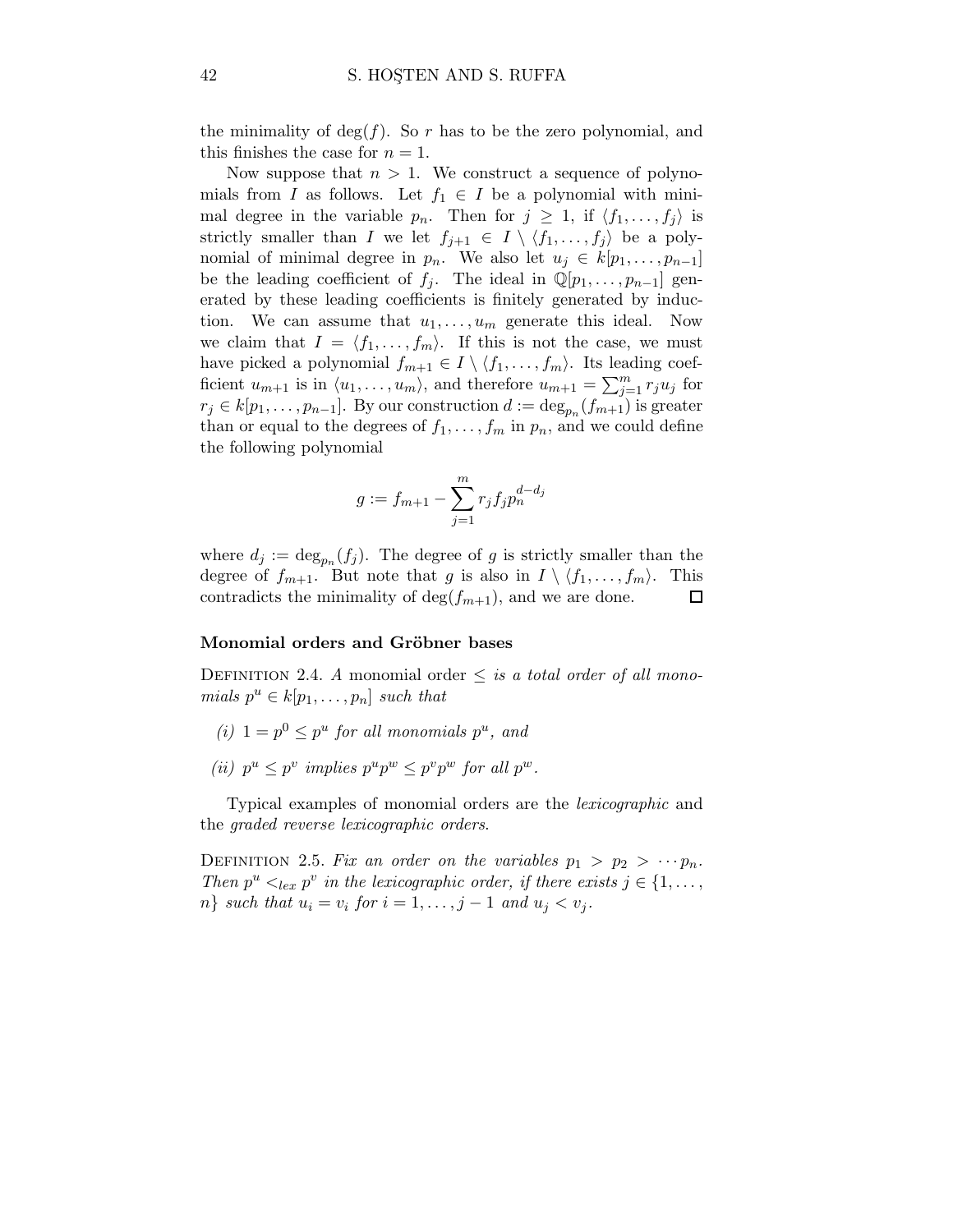DEFINITION 2.6. Fix an order on the variables  $p_1 > p_2 > \cdots > p_n$ . Then  $p^u \leq_{grevlex} p^v$  with respect to the graded reverse lexicographic order, if  $\deg(p^u) < \deg(p^v)$  or  $\deg(p^u) = \deg(p^v)$  and there exists  $j \in \{1, \ldots, n\}$  such that  $u_i = v_i$  for  $i = j + 1, \ldots, n$  and  $u_j > v_j$ .

In the second definition  $deg(p^u)$  is the degree of the monomial  $p^u$ and is equal to  $u_1 + \cdots + u_n$ . Monomial orders allow us to compare monomials. In particular, we can compare the monomials in a given polynomial and determine the largest one. This leads us to the definition of the initial monomial and initial term.

DEFINITION 2.7. Let  $\leq$  be a monomial order on  $k[p_1,\ldots,p_n]$  and let

$$
f = \sum_{\alpha \in A} c_{\alpha} p^{\alpha}
$$

be a nonzero polynomial. Then  $in(f)$ , the initial term of f, is the term  $c_{\beta}p^{\beta}$  such that  $p^{\beta}$  =  $\max_{\alpha \in A} p^{\alpha}$ . The monomial  $p^{\beta}$  itself is called the initial monomial of f.

EXAMPLE 2.8. Let  $f = 3p^3qr^2 + 6p^2q^2r^3 - 5pq^3r^2 \in \mathbb{Q}[p,q,r]$ . We define the lex and grevlex orders with respect to  $x > y > z$ . Then  $in_{lex}(f) = 3p^3qr^2$  and  $in_{grevlex}(f) = 6p^2q^2r^3$ .

DEFINITION 2.9. Let I be a nonzero ideal in  $k[p_1,\ldots,p_n]$  and let  $\leq$ be a monomial order. Then the initial ideal of I with respect to  $\leq$  is the ideal

$$
in_{\leq}(I) \quad := \quad \langle in_{\leq}(f) \, : \, f \in I \rangle
$$

generated by the initial terms of the polynomials in I.

Recall that by the Hilbert's basis theorem  $\text{in}(I)$  is finitely generated. Moreover, the proof of Theorem 2.3 shows that the generators of  $\text{in}(I)$  can be chosen to be monomials. Hence computing the initial ideal of I returns a *monomial ideal*, an ideal generated by monomials.

DEFINITION 2.10. Given a monomial order  $\leq$  on  $k[p_1,\ldots,p_n]$ , a set of polynomials  $g_1, \ldots, g_m$  generating the ideal  $I = \langle g_1, \ldots, g_m \rangle$  is called a Gröbner basis with respect to  $\leq if$ 

$$
in_{\leq}(I) = \langle in_{\leq}(g_1), \ldots, in_{\leq}(g_m) \rangle.
$$

Furthermore, if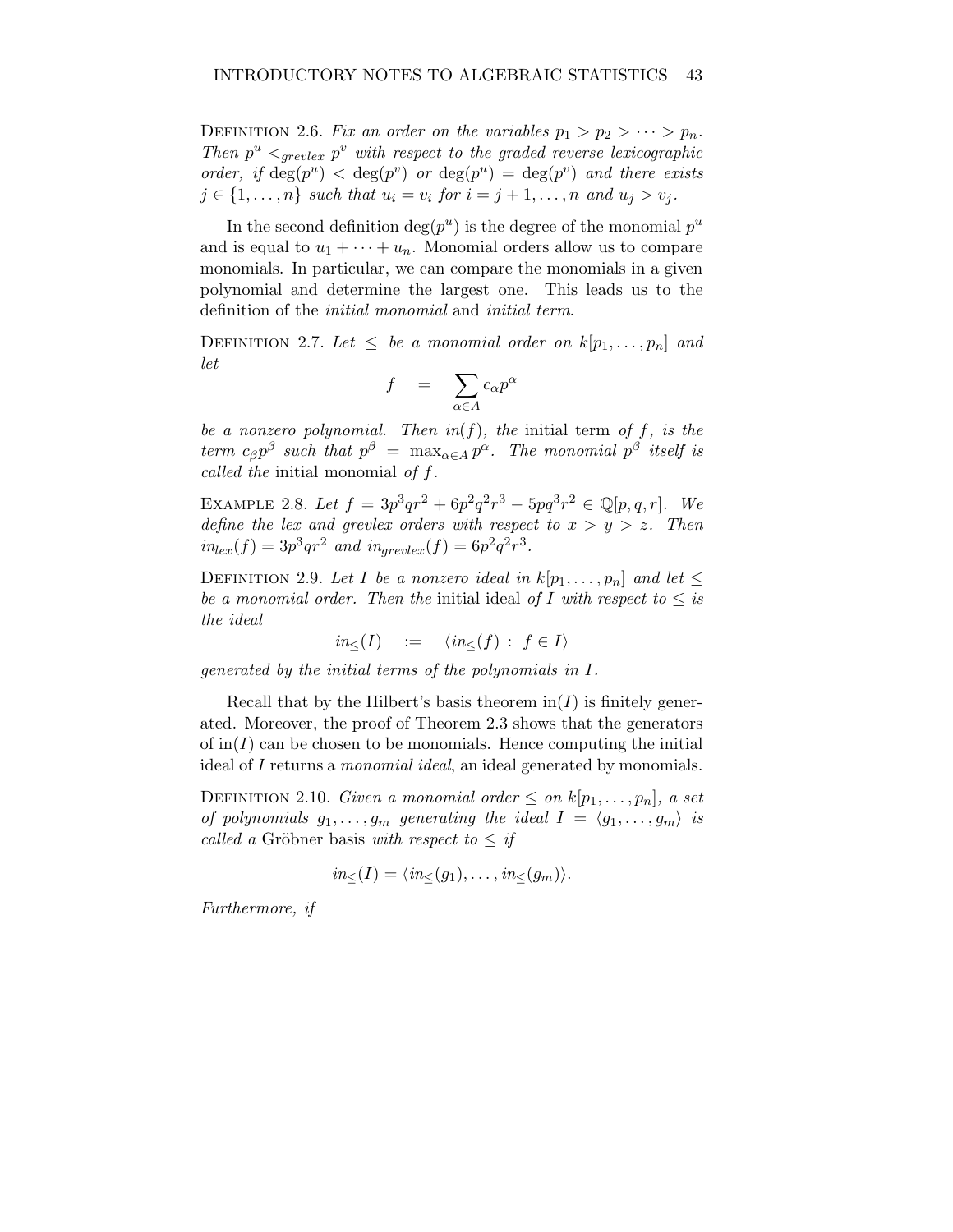- (i) the coefficient of each initial term in( $q_i$ ) is equal to one, and
- (ii) no term of  $g_i$  is divisible by  $\{in(g_1), \ldots, in(g_m)\} \setminus \{in(g_i)\},$

then such a Gröbner basis is called a reduced Gröbner basis of  $I$ .

It is not hard to show that the reduced Gröbner basis of  $I$  with respect to a term order is unique; see [2, Chapter 2, §7, Proposition 6].

EXAMPLE 2.11. Let's take the ideal  $I = \langle pq - rs, pr - s^2 \rangle \subset \mathbb{Q}[p,q,r]$ s] and the grevlex order  $p > q > r > s$ . The reduced Gröbner basis is

$$
\{\underline{pr}-s^2,\ \underline{pq}-rs,\ \underline{r^2s}-qs^2\},
$$

where the underlined terms are the initial terms. If we change the monomial order to the lex  $s > r > q > p$  then the reduced Gröbner basis changes to

$$
\{\underline{rs} - pq, \ \underline{s^2} - pr, \ \underline{pqs} - pr^2, \ \underline{pr^3} - p^2q^2\}.
$$

We will not delve into the details of how one can compute Gröbner bases as in the above example. The standard algorithm is known as the Buchberger's algorithm (see [2, Chapter 2]), and it is implemented in all computational algebra systems such Maple, Mathematica, CoCoA, Singular, Macaulay 2 etc.

## 2.2. Parametric versus implicit descriptions

Let  $g_1, \ldots, g_n \in k[\theta_1, \ldots, \theta_d]$  be *n* polynomials in *d* indeterminates. We can define the map

$$
\varphi : k^d \to k^n
$$

$$
(\theta_1, \dots, \theta_d) \mapsto (g_1(\boldsymbol{\theta}), \dots, g_n(\boldsymbol{\theta}))
$$

where  $\boldsymbol{\theta} = (\theta_1, \dots, \theta_d)$ . We refer to the space  $k^d$  as the parameter space and the points  $\theta$  as the parameters. The image im( $\varphi$ ) of this polynomial map is said to be given parametrically. In general  $\text{im}(\varphi)$ is not an affine variety but we can look at the smallest affine variety containing im( $\varphi$ ). This is called the Zariski closure of im( $\varphi$ ), denoted by  $\text{im}(\varphi)$ . To compute  $\text{im}(\varphi)$  we need the elimination theorem (see [2, Chapter 2, §1, Theorem 2, §3, Theorem 1]).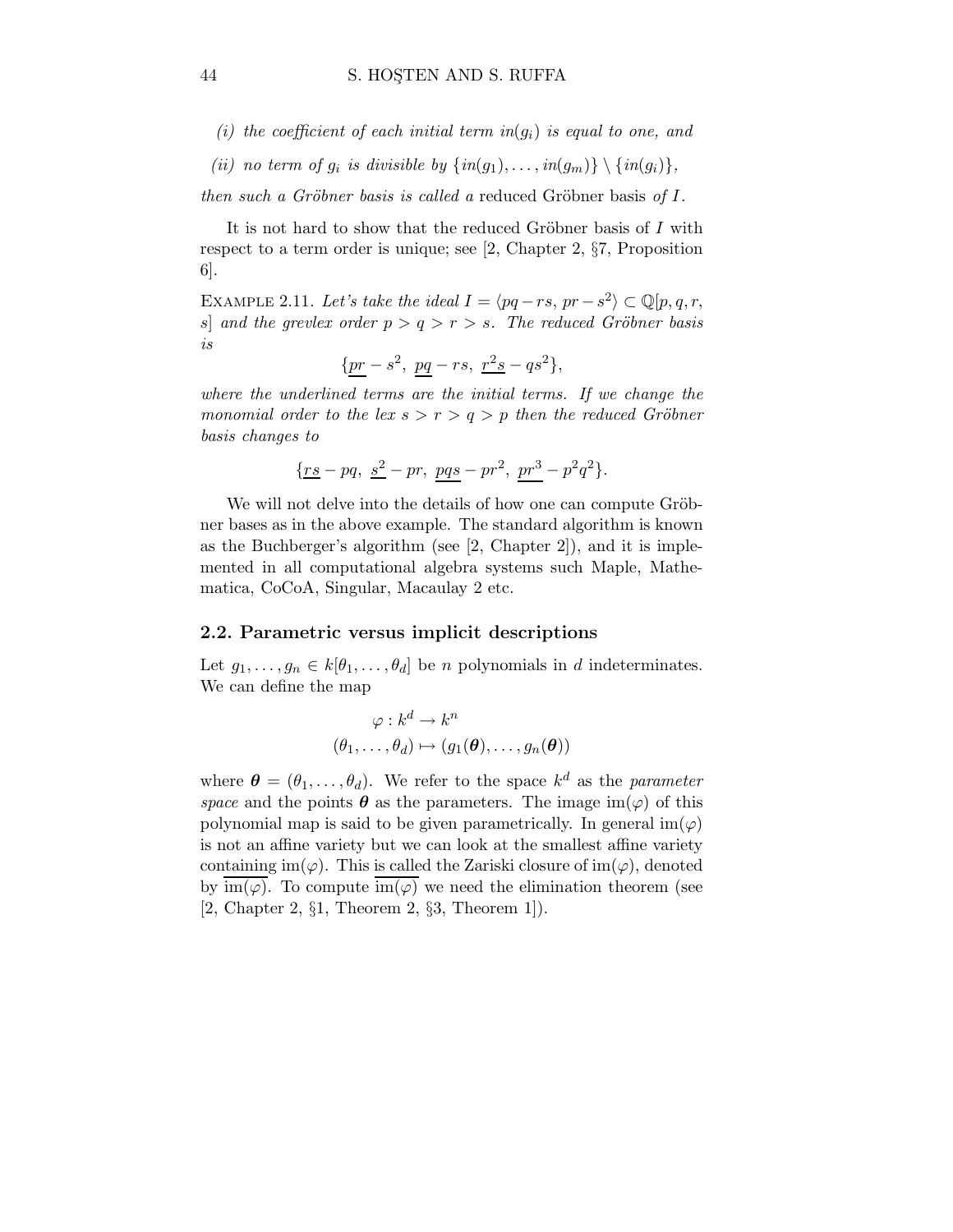THEOREM 2.12. Let  $J = \langle p_1 - g_1(\boldsymbol{\theta}), \ldots, p_n - g_n(\boldsymbol{\theta}) \rangle$  be an ideal in the polynomial ring  $k[\theta_1,\ldots,\theta_d,p_1,\ldots,p_n]$ . Then

$$
\overline{\text{im}(\varphi)} = V(J \cap k[p_1, \dots, p_n]).
$$

The equations defining the  $\overline{\text{im}(\varphi)}$  are called the *implicit equations* of this variety, and the process of finding these equations from a parametric representation is called implicitization. What concerns us here is the algorithmic method of computing the intersection  $J \cap$  $k[p_1,\ldots,p_n]$ . This is accomplished via Gröbner bases using a special type of monomial order called an elimination order: a monomial order of  $k[\theta_1,\ldots,\theta_d,p_1,\ldots,p_n]$  where  $\{\theta_1,\ldots,\theta_d\} > \{p_1,\ldots,p_n\}$ .

THEOREM 2.13. Let I be an ideal of  $k[\theta_1,\ldots,\theta_d,p_1,\ldots,p_n]$  and let  $\leq$  be an elimination term order where  $\{\theta_1,\ldots,\theta_d\} > \{p_1,\ldots,p_n\}.$ If G is the reduced Gröbner basis of I then  $\mathcal{G} \cap k[p_1,\ldots,p_n]$  is the reduced Gröbner basis of  $I \cap k[p_1, \ldots, p_n]$ .

*Proof.* We need to show that the initial ideal of  $I \cap k[p_1, \ldots, p_n]$  is generated by the initial terms of  $\mathcal{G} \cap k[p_1,\ldots,p_n]$ . If  $f \in I \cap k[p_1,\ldots,p_n]$ , then its initial term has to be divisible by the initial term of some  $g \in \mathcal{G}$ . Hence this initial term is a monomial of  $k[p_1,\ldots,p_n]$ . But then the elimination term order implies that  $g \in \mathcal{G} \cap k[p_1,\ldots,p_n]$ and we are done.  $\Box$ 

#### Phylogenetic invariants

We present an application of polynomial implicitization in the rapidly growing field of algebraic phylogenetics. The specific example below is taken from [18].

Phylogenetics is the study of the historical evolution of a set of species from a common ancestor using certain characteristics one can observe today. Typically, this evolution is represented by a phylogenetic tree. In the contemporary phylogenetics the characteristics one uses to reconstruct a phylogenetic tree is pieces of DNA and RNA sequences (sometimes the whole genome) of the organisms in question. To give a concrete example let's look at the following tree on  $n = 3$  leaves pictured below.

Each node of the tree  $T$  (the leaves and non-leaves altogether) is a random variable. We will treat one of the simplest (but commonly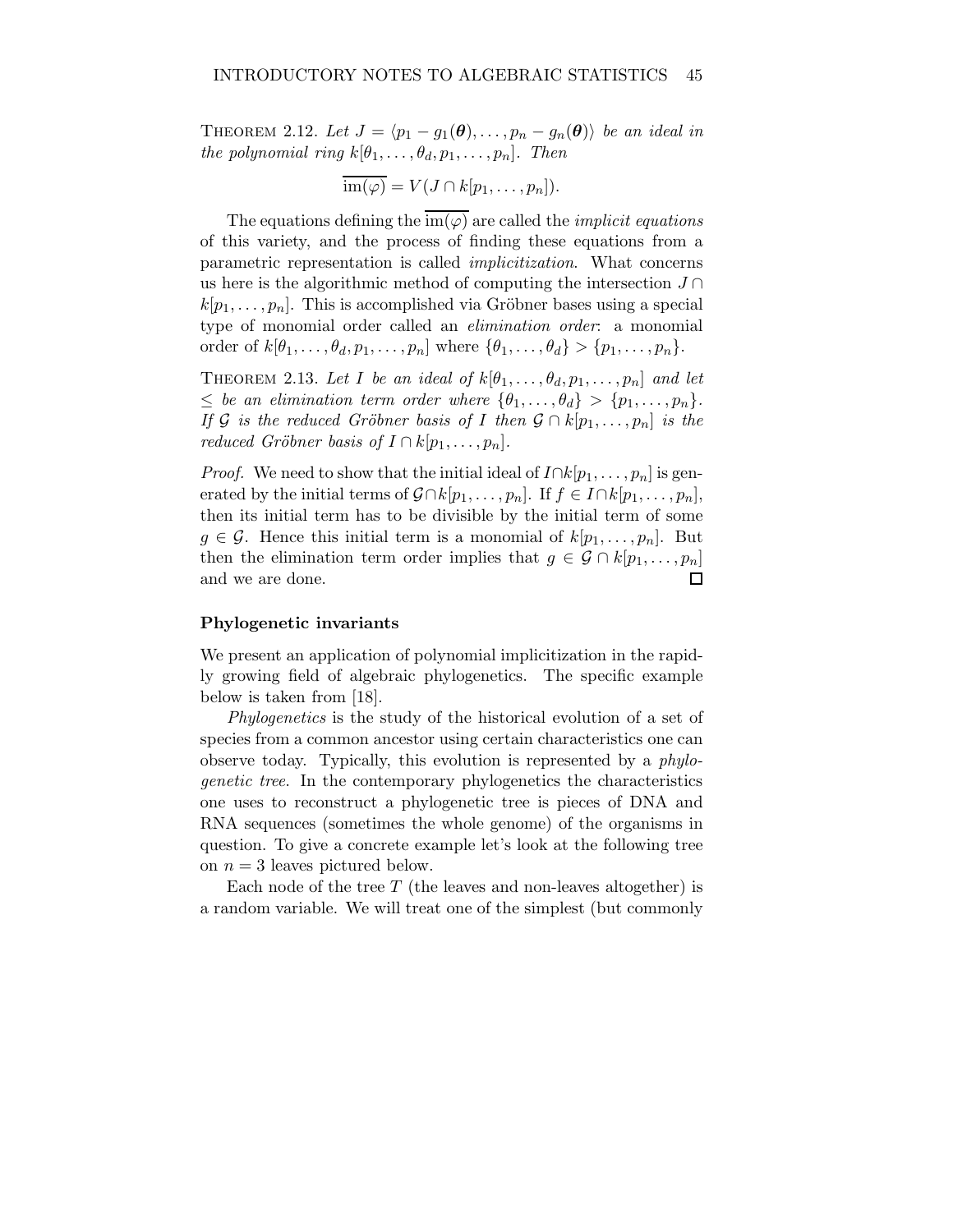

used) cases where all of these five random variables are binary, that is, they take values 0 or 1. The random variables at the leaves are observed, and they correspond to a binary characteristic we can observe of three species. The random variables at the interior nodes are hidden. These in turn correspond to the same binary characteristic of two ancestral species which we cannot observe. The probability distribution at the root is an unknown vector  $(\pi_0, \pi_1)$ , where  $\pi_0$  represents the probability of observing 0 at the root. For each of the four edges of the tree, we have the same  $2 \times 2$ -transition matrix:

$$
M_a = M_b = M_c = M_d = \left(\begin{array}{cc} a_{00} & a_{01} \\ a_{10} & a_{11} \end{array}\right).
$$

The four entries in this matrix are also unknown, and each entry  $a_{ij}$  represents the probability that an  $i \in \{0,1\}$  changes to a  $j \in$  $\{0,1\}$  as the evolutionary clock is ticking. Together with the two root distribution parameters we get six model parameters describing our model of evolution. Assuming that all transitions on the edges are independent events, the monomial  $\pi_u a_{ui} a_{uv} a_{vi} a_{vk}$  represents the probability of observing u at the root, v at the interior node, i at the leaf 1, j at the leaf 2, and k at the leaf 3, where  $u, v, i, j, k \in \{0, 1\}$ . Since the probabilities at the root and the interior node are hidden, while the probabilities at the three leaves are observed we can write a polynomial that represents the probability of observing  $i, j$ , and  $k$ at the leaves 1, 2, and 3 respectively. In the language we developed in this section we have a polynomial map  $\phi : \mathbb{R}^6 \longrightarrow \mathbb{R}^8$  defined by

$$
\phi(\pi_0, \phi_1, a_{00}, a_{01}, a_{10}, a_{11}) =
$$
  
=  $(p_{000}, p_{001}, p_{010}, p_{011}, p_{100}, p_{101}, p_{110}, p_{111})$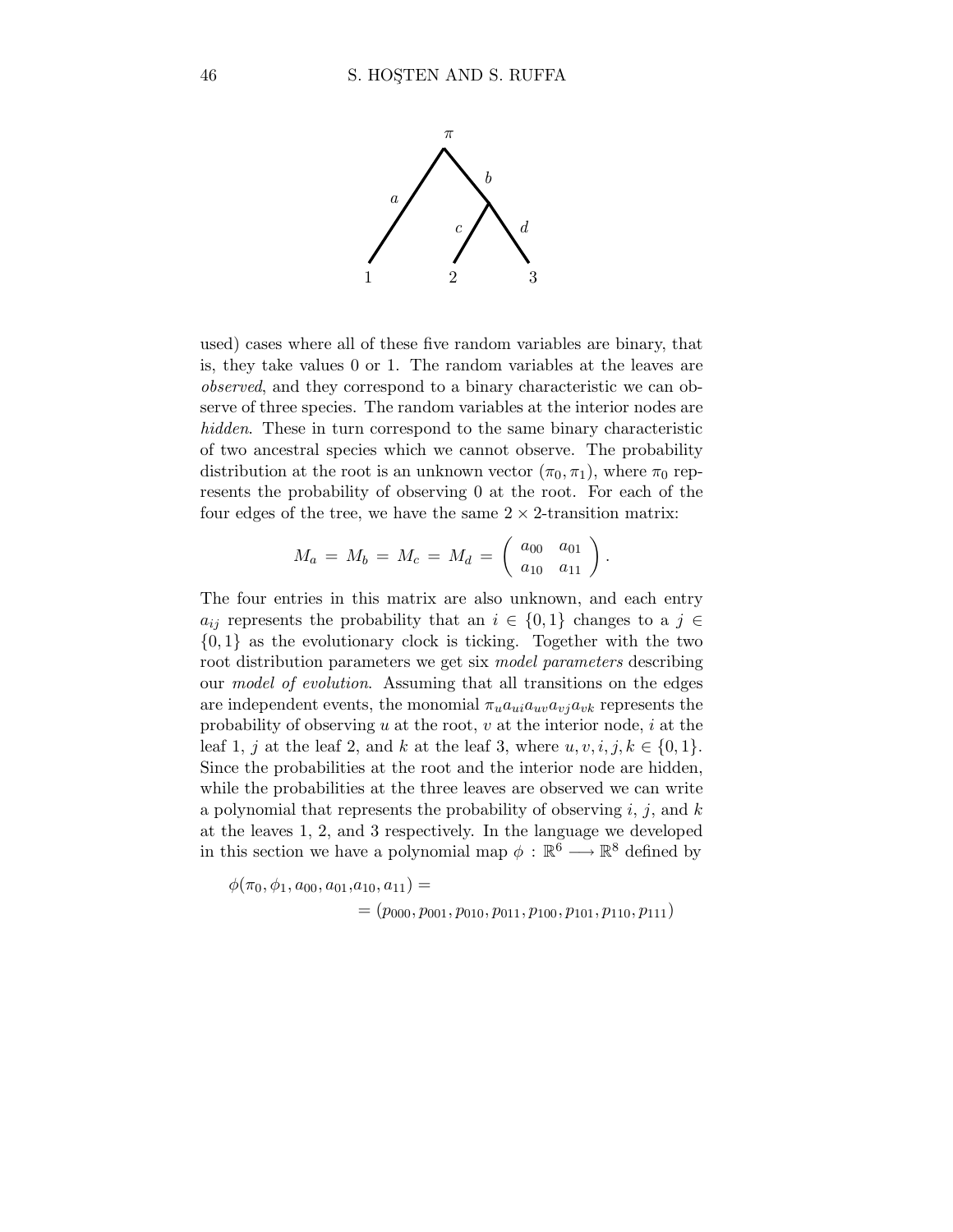where

$$
p_{000} = \pi_0 a_{00}^4 + \pi_0 a_{00} a_{01} a_{10}^2 + \pi_1 a_{10}^2 a_{00}^2 + \pi_1 a_{10}^3 a_{11}
$$
  
\n
$$
p_{001} = \pi_0 a_{00}^3 a_{01} + \pi_0 a_{00} a_{01} a_{10} a_{11} + \pi_1 a_{10}^2 a_{00} a_{01} + \pi_1 a_{10}^2 a_{11}^2
$$
  
\n
$$
p_{010} = \pi_0 a_{00}^3 a_{01} + \pi_0 a_{00} a_{01} a_{10} a_{11} + \pi_1 a_{10}^2 a_{00} a_{01} + \pi_1 a_{10}^2 a_{11}^2
$$
  
\n
$$
p_{011} = \pi_0 a_{00}^3 a_{01}^2 + \pi_0 a_{00} a_{01} a_{11}^2 + \pi_1 a_{10}^2 a_{01}^2 + \pi_1 a_{10} a_{11}^3
$$
  
\n
$$
p_{100} = \pi_0 a_{00}^3 a_{01} + \pi_0 a_{01}^2 a_{10}^2 + \pi_1 a_{11} a_{10} a_{00}^2 + \pi_1 a_{10}^2 a_{11}^2
$$
  
\n
$$
p_{101} = \pi_0 a_{00}^2 a_{01}^2 + \pi_0 a_{01}^2 a_{10} a_{11} + \pi_1 a_{11} a_{10} a_{00} a_{01} + \pi_1 a_{10} a_{11}^3
$$
  
\n
$$
p_{110} = \pi_0 a_{01}^3 a_{00} + \pi_0 a_{01}^2 a_{11}^2 + \pi_1 a_{11} a_{10} a_{00} a_{01} + \pi_1 a_{10} a_{11}^3
$$
  
\n
$$
p_{111} = \pi_0 a_{01}^3 a_{00} + \pi_0 a_{01}^2 a_{11}^2 + \pi_1 a_{11} a_{10} a_{01}^2 + \pi_1 a_{11}^4.
$$

Using Theorem 2.13 we can compute the implicit equations of im( $\varphi$ ). This variety is defined by  $p_{101} - p_{110}$  and  $p_{001} - p_{010}$  together with a single polynomial of degree seven

$$
p_{000}^2 p_{011}^4 p_{110} + 2p_{000}^2 p_{011}^2 p_{110}^3 + p_{000}^2 p_{110}^5 - 2p_{000} p_{010}^2 p_{011}^3 p_{110} - 2p_{000} p_{010}^2 p_{011}^2 p_{110} - 2p_{000} p_{010}^2 p_{010}^2 p_{110}^2 + 2p_{000} p_{011} p_{100} p_{110}^3 - 2p_{000} p_{010} p_{110}^2 - p_{000} p_{011}^4 p_{100}^2 - p_{000} p_{011}^3 p_{100}^2 p_{110}^2 - p_{000} p_{011}^3 p_{100}^2 p_{110}^2 + p_{010}^4 p_{011}^2 p_{110}^2 - 2p_{010}^3 p_{011}^2 p_{100} p_{110}^2 + 2p_{010}^3 p_{011}^2 p_{100}^2 + p_{010}^2 p_{011}^3 p_{100}^2 + p_{010}^2 p_{011}^2 p_{100}^2 p_{110}^2 + p_{010}^2 p_{011}^2 p_{100}^2 p_{110}^2 + p_{010}^2 p_{100}^2 p_{110}^2 + p_{010}^2 p_{100}^2 p_{110}^2 + p_{010}^2 p_{100}^2 p_{110}^2 + p_{010}^2 p_{100}^2 p_{110}^2 + p_{010}^2 p_{100}^2 p_{110}^2 + p_{010}^2 p_{100}^2 p_{110}^2
$$

# 2.3. Statistical models as algebraic varieties

Let X be a discrete random variable taking values in  $\{1,\ldots,n\}$ . In many examples in statistics the probabilities  $P(X = i)$  are given parametrically by polynomial  $g_i(\theta_1,\ldots,\theta_d)$  where  $\theta_1,\ldots,\theta_d$  are the parameters. Then the map

$$
\varphi: \mathbb{R}^d \to \mathbb{R}^n
$$
  

$$
(\theta_1, \ldots, \theta_d) \mapsto (g_1(\boldsymbol{\theta}), \ldots, g_n(\boldsymbol{\theta})).
$$

describes the probability distributions on the state space  $\{1,\ldots,n\}$ prescribed by the polynomials  $g_1, \ldots, g_n$  as  $\theta$  varies in the parameter space. Usually the parametrization map  $\varphi$  is restricted to an open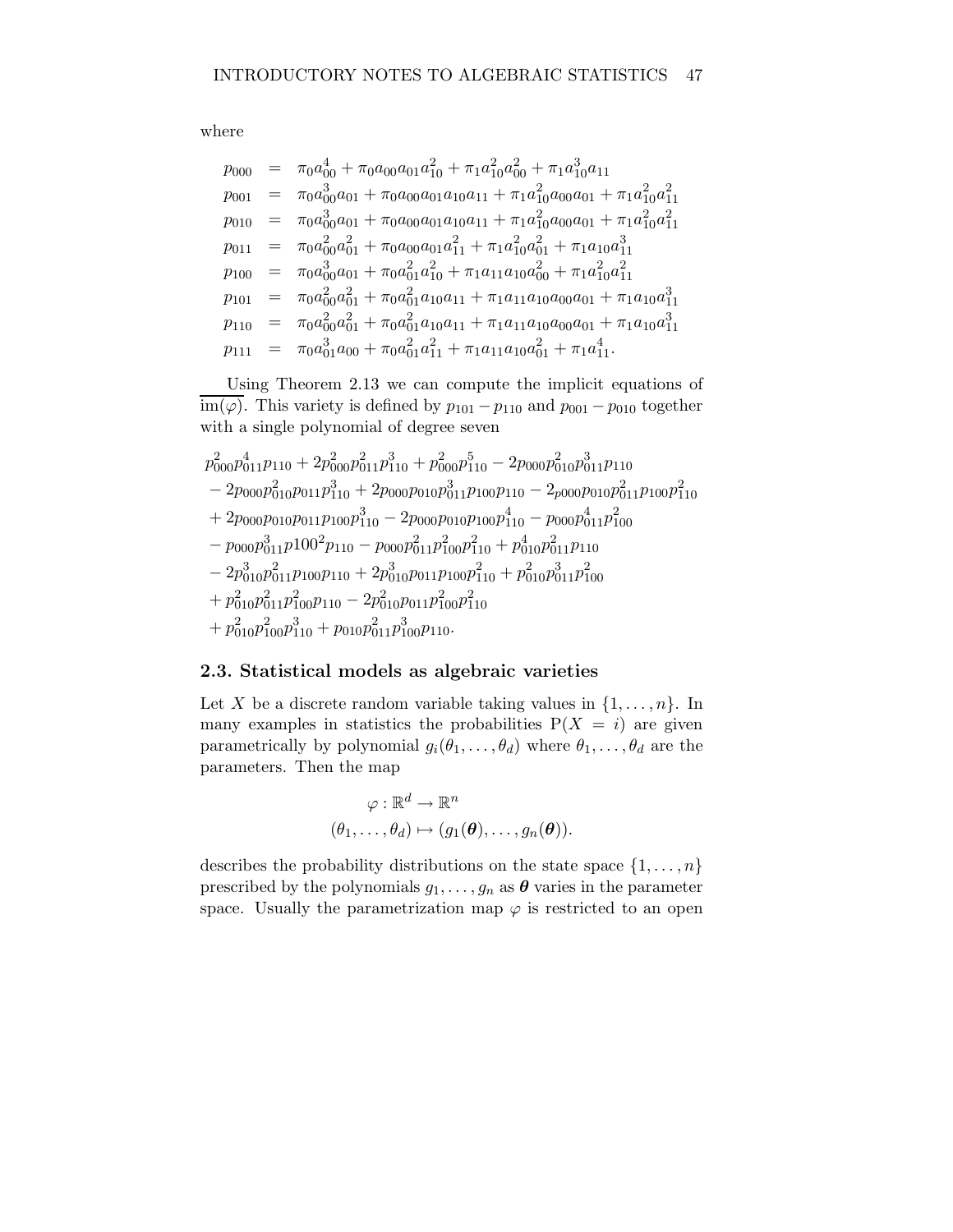subset  $U \subset \mathbb{R}^d$ , and hence what we are really interested in is  $\varphi(U) \cap$  $\Delta_n$ , where  $\Delta_n = \{(p_1, ..., p_n) : p_i \geq 0, p_1 + \cdots + p_n = 1\}$  is the  $(n-1)$ -dimensional probability simplex.

DEFINITION 2.14. A statistical model is  $\overline{\text{im}(\varphi)} \cap \Delta_n$ .

EXAMPLE 2.15. We consider a gene with two alleles  $A$  and  $a$ .  $X$ is the random variable taking values in  $\{AA, Aa, aa\}$ . Let  $\theta$  be the probability of observing the allele A and  $1 - \theta$  the probability of observing the allele a. We mean

$$
p_1 = P(X = AA) = \theta^2
$$
  
\n
$$
p_2 = P(X = Aa) = 2\theta(1 - \theta)
$$
  
\n
$$
p_3 = P(X = aa) = (1 - \theta)^2.
$$

We want to describe  $\overline{\mathrm{im}(\varphi)}$ , where

$$
\varphi : (0,1) \to \mathbb{R}^3
$$

$$
\theta \mapsto (g_1(\theta), g_2(\theta), g_3(\theta))
$$

with  $g_1(\theta) = \theta^2$ ,  $g_2(\theta) = \theta(1 - \theta)$ ,  $g_3(\theta) = (1 - \theta)^2$ . Using Theorem 2.13, we find  $\overline{\text{im}(\varphi)} = V(\langle p_2^4 - 4p_1p_2, p_1 + p_2 + p_3 - 1 \rangle)$ 

EXAMPLE 2.16. Suppose X and Y are two independent random variables described as follows. We let  $X$  be "the time that a man watches" soccer on TV in Italy" and Y be "the amount of hair that a man has on his head". These variables take three possible values (time  $\lt 1$ hour, 1 hour  $\langle$  time  $\langle$  3 hours, time  $\rangle$  3 hours), with probability  $p_1, p_2, p_3$  respectively, and (bold, receding, full), with probability  $q_1$ , q2, q<sup>3</sup> respectively. Because these random variables are assumed to be independent the joint probability  $P(X = i, Y = j) = p_{ij}$  is given by

$$
p_{ij}=p_iq_j
$$

and the corresponding map is

$$
\varphi : \mathbb{R}^6 \to \mathbb{R}^{3 \times 3}
$$
  
(p<sub>1</sub>, p<sub>2</sub>, p<sub>3</sub>, q<sub>1</sub>, q<sub>2</sub>, q<sub>3</sub>)  $\mapsto$  (p<sub>i</sub>q<sub>j</sub> i, j = 1, 2, 3)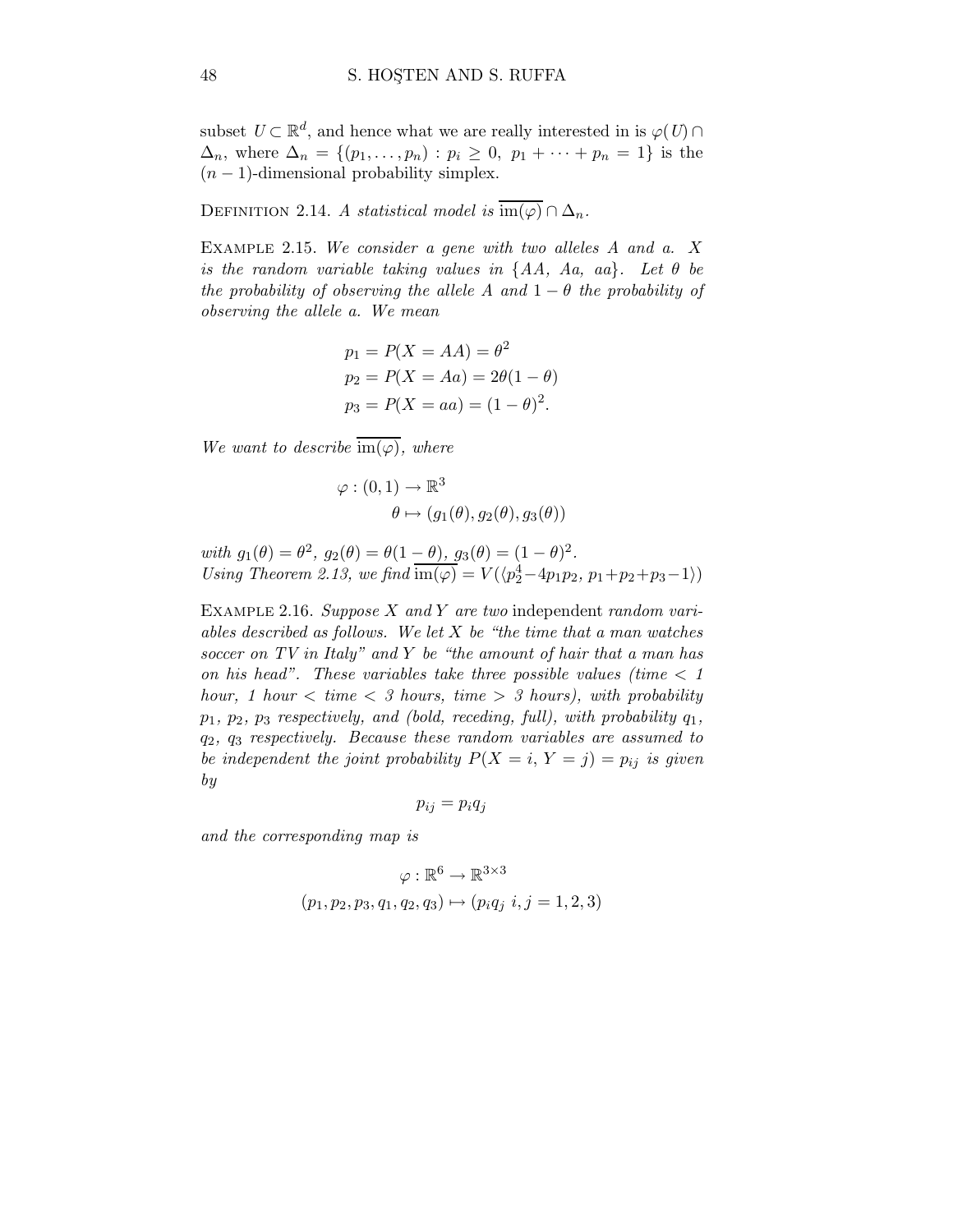We can look at the image as the  $3\times3$  matrix obtained by the product:

$$
\left(\begin{array}{ccc} p_{11} & p_{12} & p_{13} \\ p_{21} & p_{22} & p_{23} \\ p_{31} & p_{32} & p_{33} \end{array}\right) = \left(\begin{array}{ccc} p_1 & p_2 & p_3 \end{array}\right) \left(\begin{array}{c} q_1 \\ q_2 \\ q_3 \end{array}\right).
$$

This matrix has at most rank one; that is all  $2 \times 2$  minors are 0 and

$$
\overline{\mathrm{im}(\varphi)}=V(I_{2\times 2})
$$

where

$$
I_{2\times 2} = \langle p_{ij}p_{kl} - p_{il}p_{jk} \ 1 \le i \le k \le 3, \ 1 \le j \le l \le 3 \rangle.
$$

In our example the statistical model is  $V(I_{2\times 2(p_{ij})_{ij}}) \cap \Delta_9$ .

# 3. Linear and Exponential Models

## 3.1. Linear models

A linear model is a statistical model where the polynomials  $g_1, \ldots, g_n$ are *linear* polynomials in the parameters  $\theta_1, \ldots, \theta_d$ :

$$
g_i(\theta_1,\ldots,\theta_d)=c_{i0}+c_{i1}\theta_1+c_{i2}\theta_2+\cdots+c_{id}\theta_d.
$$

Hence the algebraic variety  $\overline{\mathrm{im}(\varphi)}$  is an affine subspace of  $\mathbb{R}^n$ . The description of a linear model as it stands looks quite simple. However, there are many interesting questions one can ask in an applied context. For this we will use a widely studied example, namely, the design of experiments. In fact, this topic is one of the first statistics topics that pioneered the use of computational algebra. For a background and more details we refer the reader to the book by [13] and the papers [14] and [15].

#### Design of experiments

We start with an example inspired by an example in [14] to clarify the mathematical framework.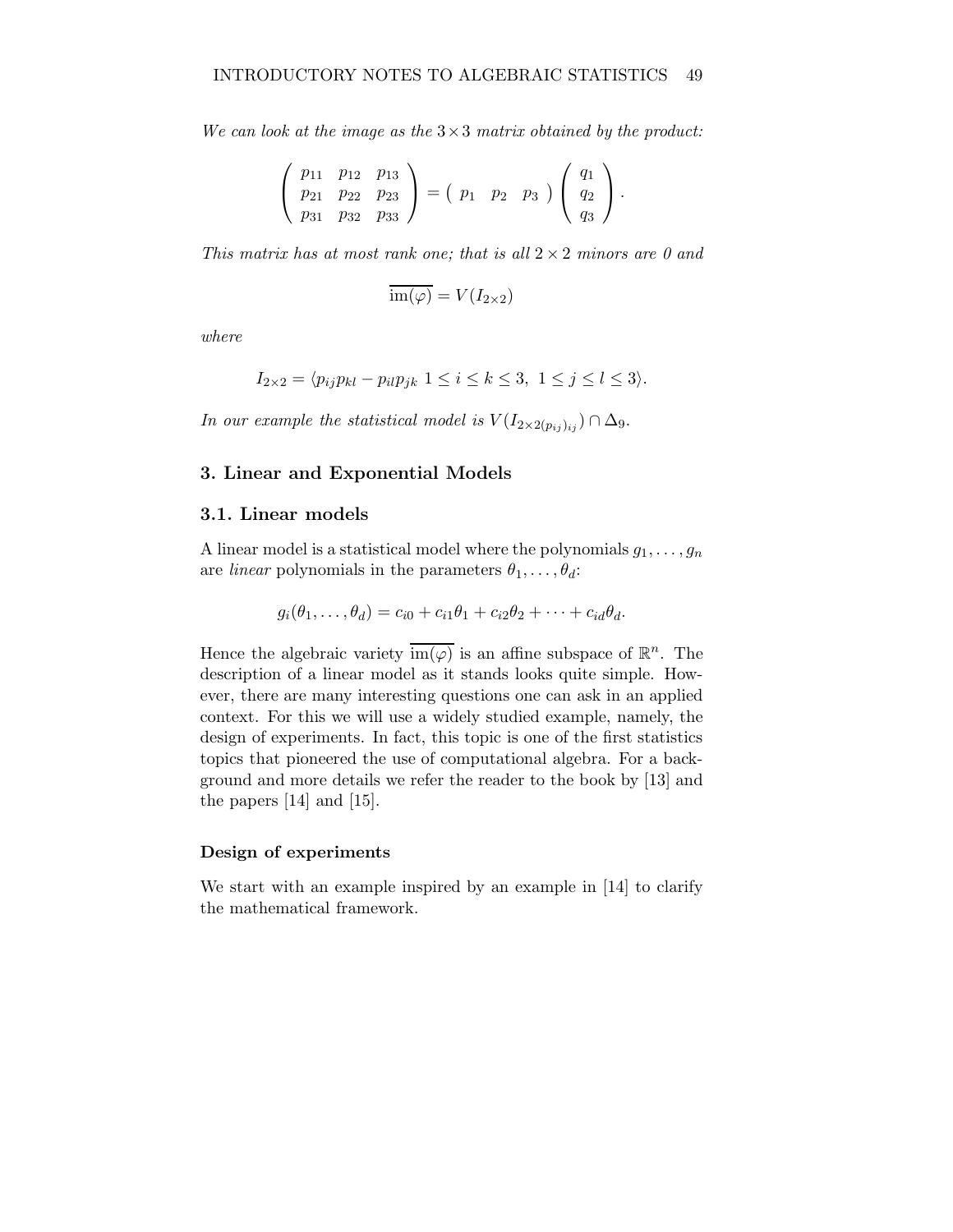EXAMPLE 3.1. Suppose that a company is getting ready to launch a new product, say, a shaving gel for men. There are certain features of the product that this company sees as the most important attributes which determine the success among the consumers. For instance, these attributes could be the color of the gel, the perfume used in it, how soft it feels when shaving, the size of the packaging etc. The important thing is that there is a finite list  $A_1, A_2, \ldots, A_k$  of k attributes. Furthermore, each attribute  $A_i$  can take a value from a finite list of values  $D_i = \{d_{i1}, d_{i2}, \ldots, d_{ij}\}\$ . In our example, the color of the gel might be of three types: white, blue, and green. One way of doing a market research on this product is to present this shaving gel with various values of its attributes to consumers and ask them to rate the product from 1 (very poor) to 5 (excellent). Although this is a simple idea, there are many difficulties conducting this experiment. In our example, if the four attributes each have three values, then there are 81 different shaving gels a consumer has to try to evaluate all possible products, a costly and arduous task. The design of the experiment is then used to make a smart choice of a subset of possible products to infer consumer preferences that one wants to know.

Now we will place the problems in the above example into a mathematical framework. In the situation as above the values  $d_{ij}$ can be taken to be numerical values. For instance, the three colors white, blue, and green would be coded by the integers  $0, 1$ , and  $2$ . If we assume all such values are numerical values than a *design point*, i.e., any one of the possible shaving gels in Example 3.1 is a point in  $\mathbb{R}^k$ . Let  $D_1, D_2, \ldots, D_k$  be finite subsets of  $\mathbb{R}$ . These sets are associated to each of the  $k$  attributes  $A_i$  which take values in the set  $D_i$ . If we consider every attribute we obtain a full factorial design  $D = D_1 \times \cdots \times D_k$ , whereas if we consider a subset F of D we obtain a fraction. The points in  $F$  are called design points and indicated with  $u_i \in \mathbb{R}^k$   $i = 1, ..., n$ , where  $n = |F|$  is the cardinality of F.

The totality of the design points is then an affine variety  $F =$  $\{u_1,\ldots,u_n\} \subset \mathbb{R}^k \subset \mathbb{C}^k$  consisting of finitely many points. The experiment itself is a function

$$
f\,:\,F\longrightarrow\mathbb{R}.
$$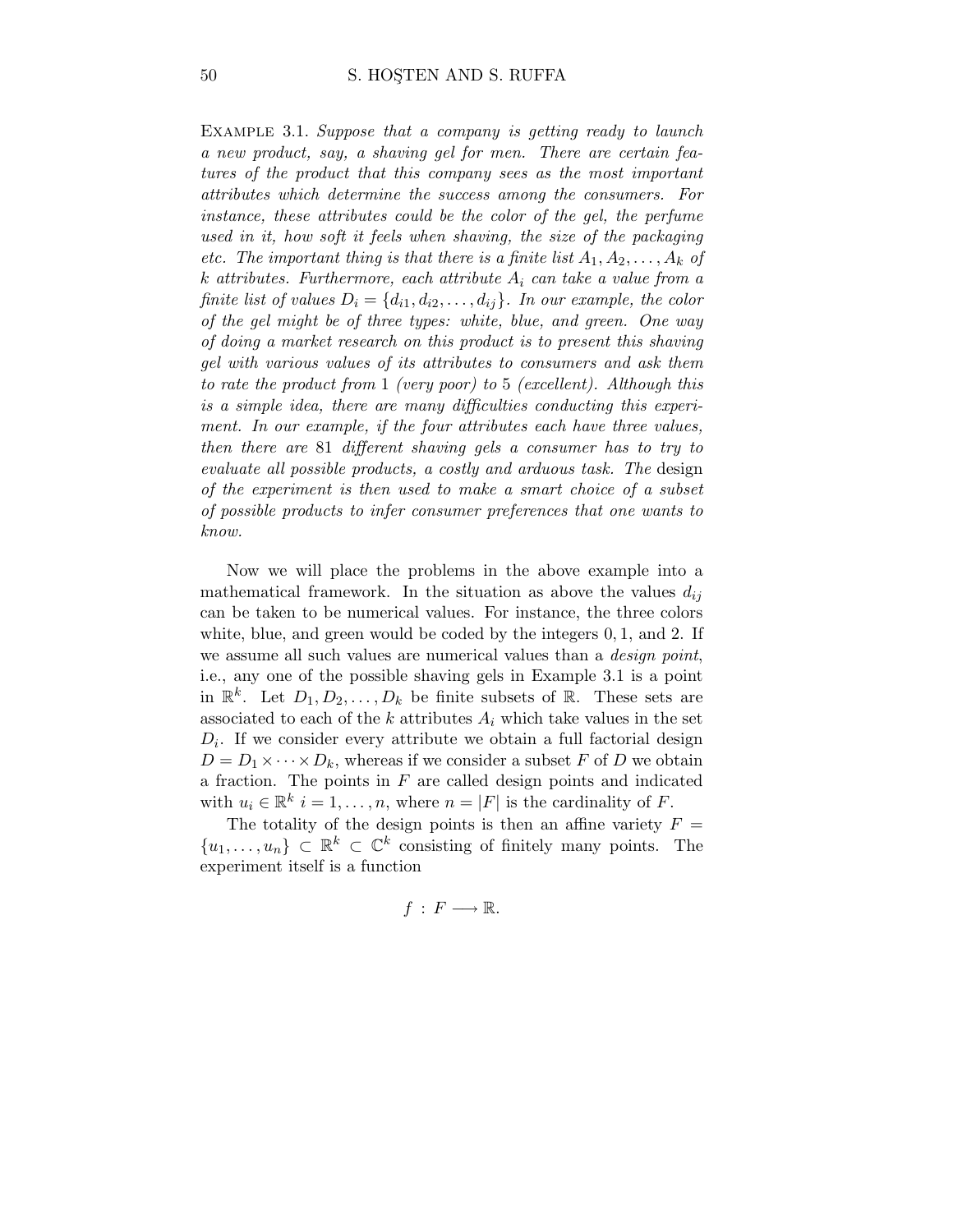In Example 3.1 the function  $f$  maps design points (different shaving gels) to some value given by the consumers, a real number between 1 and 5.

We now take the fraction  $F \subset D$  and we define the model

$$
p(\theta_1,\ldots,\theta_d,x_1,\ldots,x_k)=\sum_{\alpha\in S}\theta_\alpha x^\alpha
$$

where  $S$  is the support set and  $d$  is the cardinality of  $S$ . Note that this is a linear model defined by

$$
g_i(\theta_1,\ldots,\theta_d) := p(\theta_1,\ldots,\theta_d,u_i) = \sum_{\alpha \in S} \theta_\alpha x^\alpha(u_i)
$$

where  $x^{\alpha}(u_i) = u_{i1}^{\alpha_1} \cdots u_{ik}^{\alpha_k}$ . With this we can formulate two problems:

- 1. Direct problem: Given a fraction  $F = \{u_1, \ldots, u_n\}$  what are the linear models which can be identified by F? In other words, given the support S and the responses  $f(u_i) = y_i$  is there a unique  $(\theta_1,\ldots,\theta_d)$  so that  $y_i = p(\theta_1,\ldots,\theta_d,u_i)$  for  $i=1,\ldots,n?$
- 2. Inverse problem: Given a model  $p(\theta_1,\ldots,\theta_d,x_1,\ldots,x_k)$  =  $\sum_{\alpha \in S} \theta_{\alpha} x^{\alpha}$  what are the minimal fraction  $F \subset D$  that identify the model?

#### Ideals of points

Before we continue, let's make an observation: the function  $f$ :  $F \longrightarrow \mathbb{R}$  is a polynomial function, i.e.  $f(x_1, \ldots, x_k)$  is a polynomial. Using Lagrange's interpolation we can find such a polynomial. However, this polynomial is not unique. In fact, two polynomials  $f_1$  and  $f_2$  give the same function f if and only if  $f_1 - f_2$  vanishes on all of the points in  $F$ . More generally we make the following definition. Here and elsewhere, we set  $k[x] = k[x_1, \ldots, x_n]$ .

DEFINITION 3.2. Let  $V \subset k^n$  be an affine variety. The ideal of V is

$$
I(V) := \{ f \in k[x] : f(a) = 0, \text{ for all } a \in V \}.
$$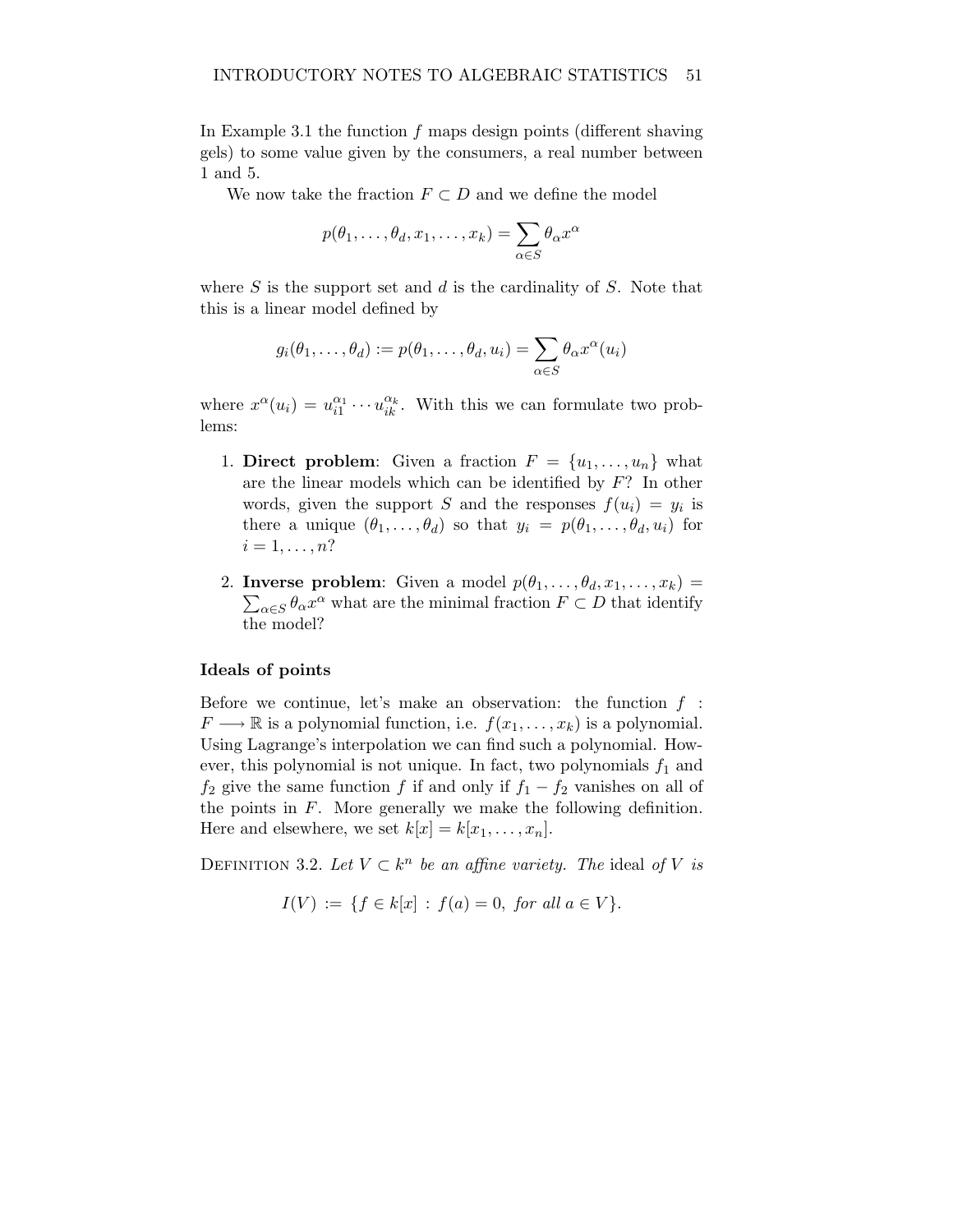It is not hard to see that  $I(V)$  is indeed an ideal. Now two polynomials f and g in  $k[x]$  will be the same functions when restricted to V if and only if their difference vanishes on V, in other words,  $f - g$  is in  $I(V)$ . Therefore, the polynomial functions on V can be identified with the elements of the quotient ring  $k[x]/I(V)$ .

PROPOSITION 3.3. Let  $V \subset k^n$  be an affine variety. Then the ring of polynomial functions on V is the quotient ring  $k[x]/I(V)$ .

What we will do next depends on our ability to do computations in quotient rings such as  $k[x]/I(V)$ . We review this topic briefly.

DEFINITION 3.4. Let  $M \subset k[x]$  be a monomial ideal. Then monomials not in M

$$
\{x^{\alpha} \,:\, x^{\alpha} \notin M\}
$$

are called the standard monomials of M.

LEMMA 3.5. Let  $G = \{g_1, \ldots, g_s\}$  be the reduced Gröbner basis of the ideal I with respect to a monomial order  $\leq$ . Then  $f = g$  in  $k[x]/I$ where g is the unique remainder of f obtained by reduction on G. This remainder is a k-linear combination of the standard monomials of in $\lt(I)$ .

Proof. The first statement follows from the fact that when we do long division with respect to Gröbner basis we get unique remainders. The division algorithm guarantees that no term of  $q$  is divisible by the initial term of any  $g_i$ . Since  $\text{in}(I) = \langle \text{in}(g_1), \ldots, \text{in}(g_s) \rangle$  the monomials appearing in g are standard monomials of  $\text{in}(I)$ .  $\Box$ 

THEOREM 3.6. Let I be an ideal in  $k[x]$  and  $\leq a$  monomial order. Then the standard monomials of in< $(I)$  form a k-basis for  $k[x]/I$ . Moreover,  $k[x]/I$  and  $k[x]/in(I)$  are isomorphic as vector spaces.

*Proof.* Lemma 3.5 shows that the standard monomials of  $in<(I)$  span  $k[x]/I$ . To show linear independence, suppose  $f = c_1 x^{\alpha_1} + \cdots + c_t x^{\alpha_t}$ where  $x^{\alpha_1}, \ldots, x^{\alpha_t}$  is a subset of the standard monomials is zero in  $k[x]/I$ . This means  $f \in I$ , and  $\text{in}<(f) \in \text{in}(I)$ . Since the monomials in f are all standard monomials we conclude that  $f = 0$ , and hence  $c_1 = \cdots = c_t = 0.$  $\Box$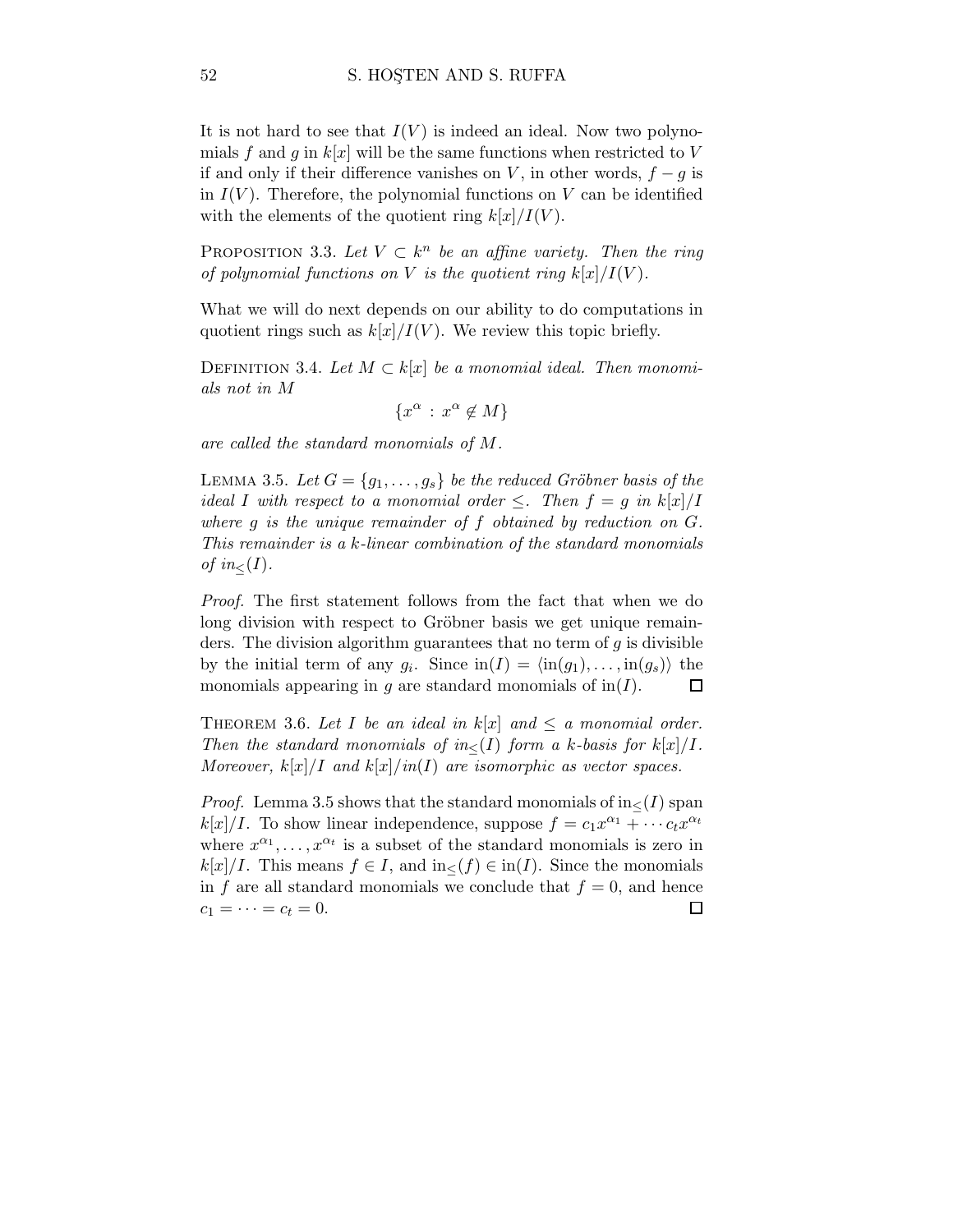When we are working over an algebraically closed field such as  $\mathbb C$ we can use Hilbert's Nullstellensatz [2, Chapter 4, §1, Theorem 2] to prove the following.

PROPOSITION 3.7. Let  $V = \{P_1, \ldots, P_n\} \subset \mathbb{C}^k$  where  $P_i = (p_{i1}, \ldots, p_{i1})$  $p_{ik}$ ) for  $i = 1, \ldots, n$ . Then

$$
I(V) = \bigcap_{i=1}^n \langle x_1 - p_{i1}, \ldots, x_k - p_{ik} \rangle.
$$

Using the proposition we can compute  $I(V)$ , and then compute a Gröbner basis to get the standard monomials. In the case of a full factorial design D where  $D_i = \{0, 1, ..., d_i\}$  both  $I(D)$  and any Gröbner basis of  $I(D)$  is easy to compute.

PROPOSITION 3.8. Let  $D \subset \mathbb{R}^k$  be a full factorial design. Then  $I(D)$ is generated by  $k$  polynomials  $g_i$  where

$$
g_i = x_i(x_i - 1)(x_i - 2) \cdots (x_i - d_i).
$$

Furthermore, the set  ${g_1, \ldots, g_k}$  forms a reduced Gröbner basis for any monomal order.

Proof. The first statement follows from Proposition 3.7. For the second statement observe that for any monomial order  $\text{in}(g_i) = x_i^{d_i+1}$ . The cardinality of the standard monomials of  $\langle \text{in}(q_i) : i = 1, \ldots, k \rangle$ is equal to that of the standard monomials of  $\text{in}(I(D))$ . Hence the two ideals have to be the same, and this proves the second statement.  $\Box$ 

There is one result remaining that allows us to answer Question 1.

THEOREM 3.9. Let  $V = \{P_1, \ldots, P_n\} \subset \mathbb{C}^k$  be an affine variety consisting of finitely many points, and let  $\leq$  be a monomial order. Then the dimension of  $\mathbb{C}[x]/I(V)$  as a C-vector space is equal to n. This number is in turn the number of standard monomials of  $in<(I(V))$ .

*Proof.* We have already established that  $\frac{\mathbb{C}[x]}{I(V)}$  and  $\frac{\mathbb{C}[x]}{\ln \leq (I(V))}$  are isomorphic as vector spaces. The standard monomials of  $\text{in} \langle I(V) \rangle$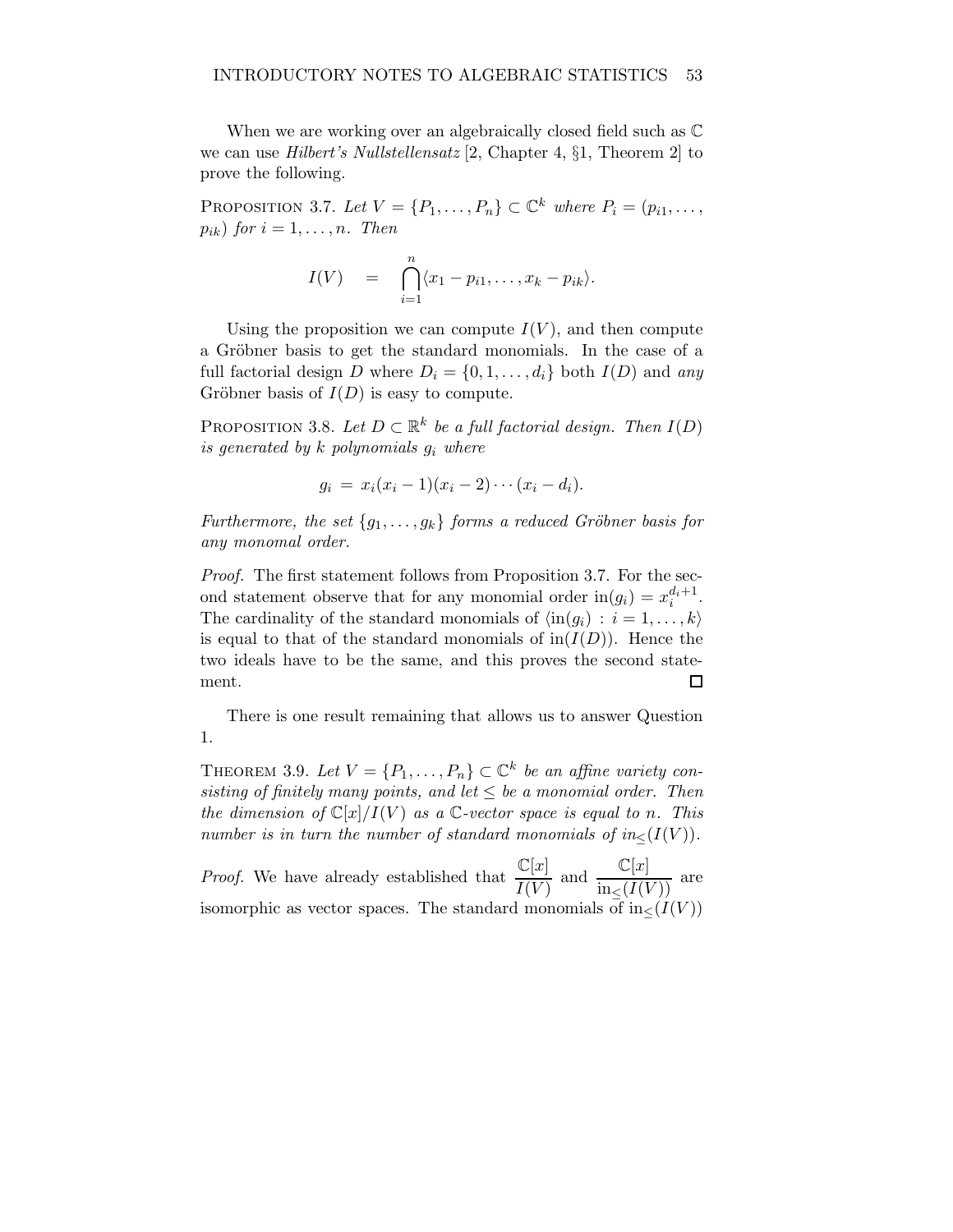is a basis for both vector spaces, and in the case of a finite affine variety V the number of the standard monomials, and hence the dimension of these two vector spaces, is finite. We let  $m$  denote this dimension. We leave it as an execise to show that there exists polynomials  $f_1, \ldots, f_n \in \mathbb{C}[x]$  such that  $f_i(p_i) = 1$  and  $f_i(p_j) = 0$  for  $i \neq j$ . We define a linear transformation  $\phi : \mathbb{C}^m = \mathbb{C}[x]/I(V) \longrightarrow$  $\mathbb{C}^n$  by  $\phi(f) = (f(p_1), \ldots, f(p_n))$ . The existence of  $f_1, \ldots, f_n$  above implies that  $\phi$  is surjective, and hence also injective. This shows that  $m = n$ .  $\Box$ 

Now given a fraction  $F = \{u_1, \ldots, u_d\}$ , we consider  $\mathbb{R}[F] :=$  $\mathbb{R}[x_1,\ldots,x_k]/I(F)$ , all polynomial functions on F. The above results show that we can compute a reduced Groebner basis of  $I(F)$  with respect to some term ordering  $\leq$ . Let this basis be  $\{g_1, \ldots, g_s\}$ . The ideal of the initial terms in $\langle I(F) \rangle$  is generated by

$$
\{\operatorname{in}_{\leq}(g_1),\ldots,\operatorname{in}_{\leq}(g_s)\}.
$$

We take the support set  $S$  to be the standard monomials of the ideal  $\text{in}_{\leq}(I(F))$ . The estimates of parameters  $\theta_1,\ldots,\theta_d$  are the solution of

$$
\begin{pmatrix}\nx^{\alpha_1}(u_1) & x^{\alpha_2}(u_1) & \cdots & x^{\alpha_d}(u_1) \\
x^{\alpha_1}(u_2) & x^{\alpha_2}(u_2) & \cdots & x^{\alpha_d}(u_2) \\
\vdots & \vdots & \ddots & \vdots \\
x^{\alpha_1}(u_d) & x^{\alpha_2}(u_d) & \cdots & x^{\alpha_d}(u_d)\n\end{pmatrix}\n\begin{pmatrix}\n\theta_1 \\
\theta_2 \\
\vdots \\
\theta_d\n\end{pmatrix} = \begin{pmatrix}\np_{u_1} \\
p_{u_2} \\
\vdots \\
p_{u_d}\n\end{pmatrix}.
$$
\n(1)

The rank of the matrix in  $(1)$  is d. To show this suppose we reason by contradiction. Suppose that the columns are linearly dependent, that is there exist  $\theta_1, \ldots, \theta_d \in \mathbb{R}$  not all 0 such that

$$
p(\theta_1,\ldots,\theta_d,x_1,\ldots,x_k)=\sum_{x^{\alpha}\in S}\theta_{\alpha}x^{\alpha}=0.
$$

This means that  $p(\cdot, \cdot)$  vanishes on F. Thus  $p(\theta_1, \ldots, \theta_d, x_1, \ldots, x_k)$ is in  $I(F)$ . But this is not possible because all terms of  $p(\cdot, \cdot)$  are standard monomials and none of them is divisible by  $(in<(g_i))$ .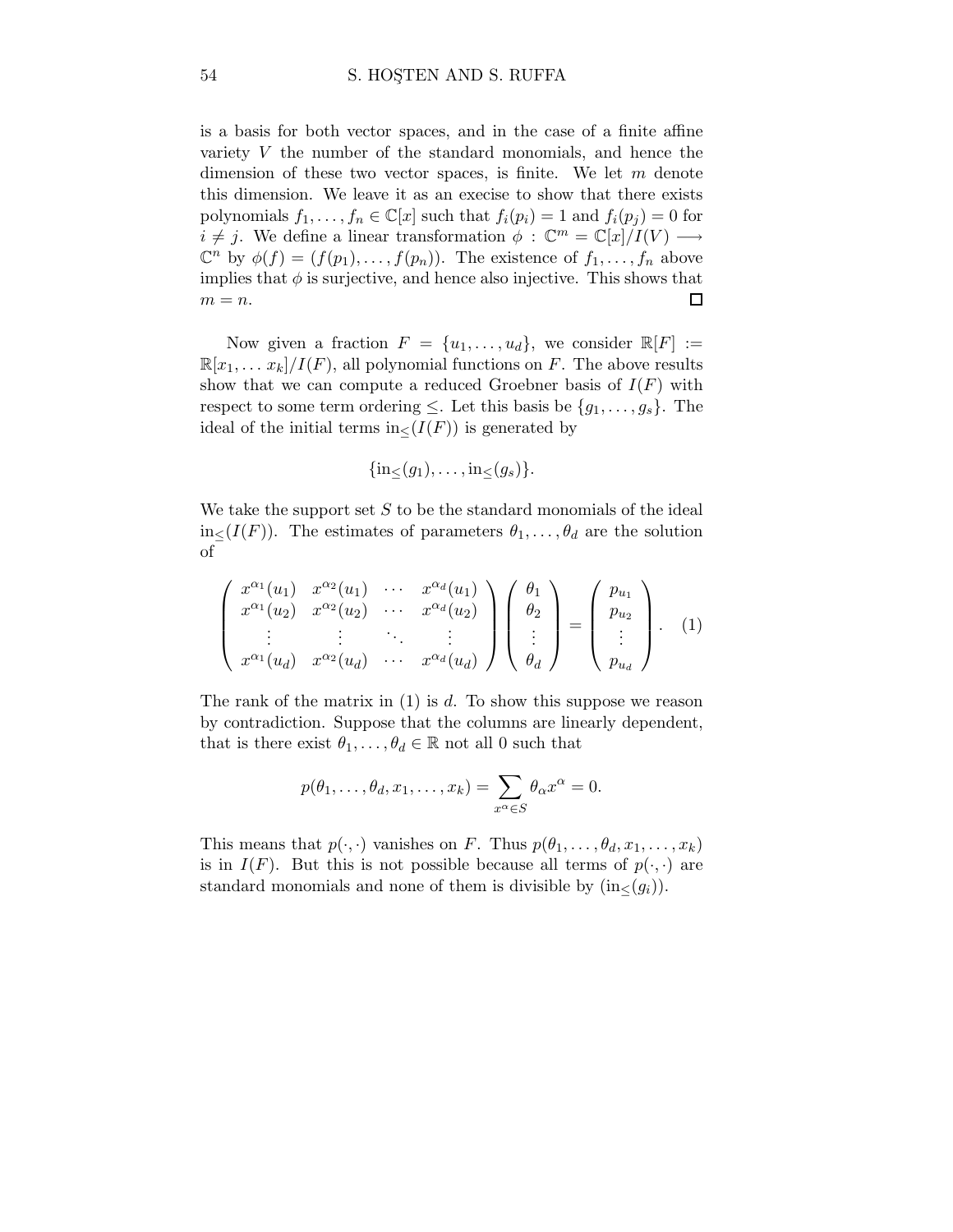EXAMPLE 3.10.  $D_1 = D_2 = \{0, 1\}$  and  $I(D) = \langle x^2 - x, y^2 - y \rangle$ . In this case the standard monomials are  $\{1, x, y, xy\}$ . Let us take the model

$$
p(a, b, c, d, x, y) = a + bx + cy + dxy.
$$

We have the system

$$
\begin{cases}\np_{00} = a \\
p_{10} = a + b \\
p_{01} = a + c \\
p_{11} = a + b + c + d\n\end{cases}
$$

that has a unique solution.

A modified example would be to assume that there is no "interaction" between the x and y variables. Thus the model is

$$
p(a, b, c, d, x, y) = a + bx + cy.
$$

If we denote with:

$$
AT = \begin{pmatrix} 1 & 0 & 0 \\ 1 & 1 & 0 \\ 1 & 0 & 1 \\ 1 & 1 & 1 \end{pmatrix} \qquad p = \begin{pmatrix} p_{00} \\ p_{10} \\ p_{01} \\ p_{11} \end{pmatrix} \qquad \theta = \begin{pmatrix} a \\ b \\ c \end{pmatrix}
$$

the system is

$$
A^T \theta = p.
$$

This system has solution if  $p_{00} - p_{10} - p_{01} + p_{11} = 0$  that is if  $p \in$  $\text{im}(A^T)$  is orthogonal to  $\text{ker}(A)$  (observe that a basis for  $\text{ker}(A)$  is  $\langle (1, -1, -1, 1) \rangle$ .

# 3.2. Exponential models

The easiest introduction to exponential models is to use the last example above. Instead of the linear model we have used we will use an exponential model for a fraction  $F \subset \mathbb{N}^k$ . It is defined as

$$
p(\theta_1,\ldots,\theta_d,x_1,\ldots,x_k) = \exp\left(\sum_{x^{\alpha}\in S} \theta_{\alpha} x^{\alpha}\right)
$$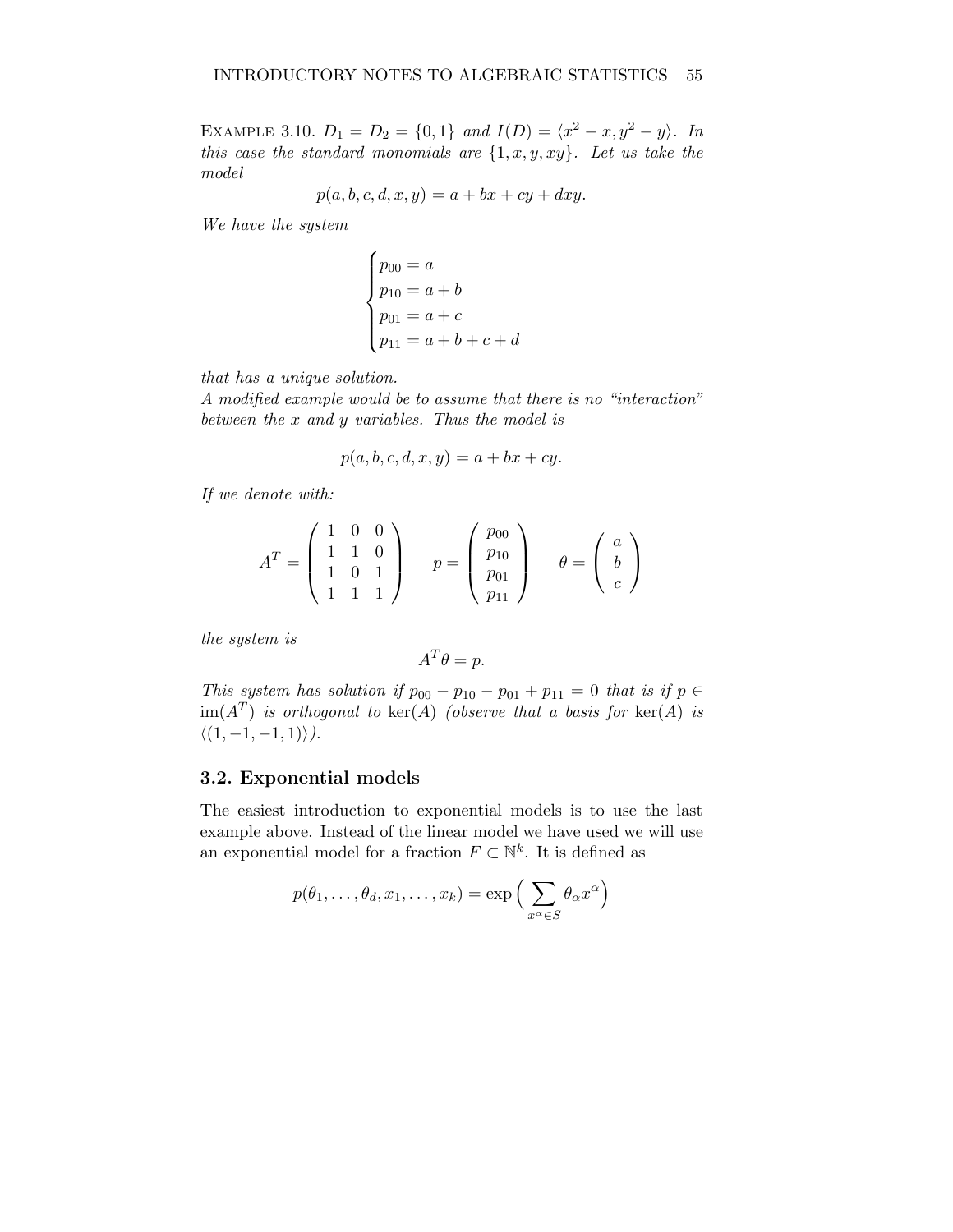and if we apply the change of coordinates

$$
z_i = \exp(\theta_i)
$$

we obtain

$$
p(\theta_1, \ldots, \theta_d, x_1, \ldots, x_k) = z_1^{x^{\alpha_1}(u)} \cdots z_d^{x^{\alpha_d}(u)}
$$

which is a product of monomials.

 $\overline{ }$ 

Example 3.11. The exponential model for the first part of the Example 3.10 is

$$
p = \exp(a + bx + cy + dxy).
$$

In order to find  $a, b, c, d$  we have to solve the system

$$
\begin{cases}\np_{00} = \exp a = t \\
p_{10} = \exp(a+b) = ts \\
p_{01} = \exp(a+c) = tu \\
p_{11} = \exp(a+b+c+d) = tsuv\n\end{cases}
$$

where  $e^a = t$ ,  $e^b = s$ ,  $e^c = u$ ,  $e^d = v$ . In the second situation of Example 3.10 we have:

$$
p = \exp(a + bx + cy)
$$

and the system

$$
\begin{cases}\np_{00} = \exp a = t \\
p_{10} = \exp(a + b) = ts \\
p_{01} = \exp(a + c) = tu \\
p_{11} = \exp(a + b + c) = tsu\n\end{cases}
$$

.

In this case we conclude that  $p_{00}p_{11} - p_{01}p_{10} = 0$ .

## 3.2.1. Exponential models and toric varieties

Let A be a  $d \times n$  integer matrix with columns  $a_1, \ldots, a_n$  with  $a_i \in \mathbb{Z}^d$ . The class of models to be considered consists of discrete probability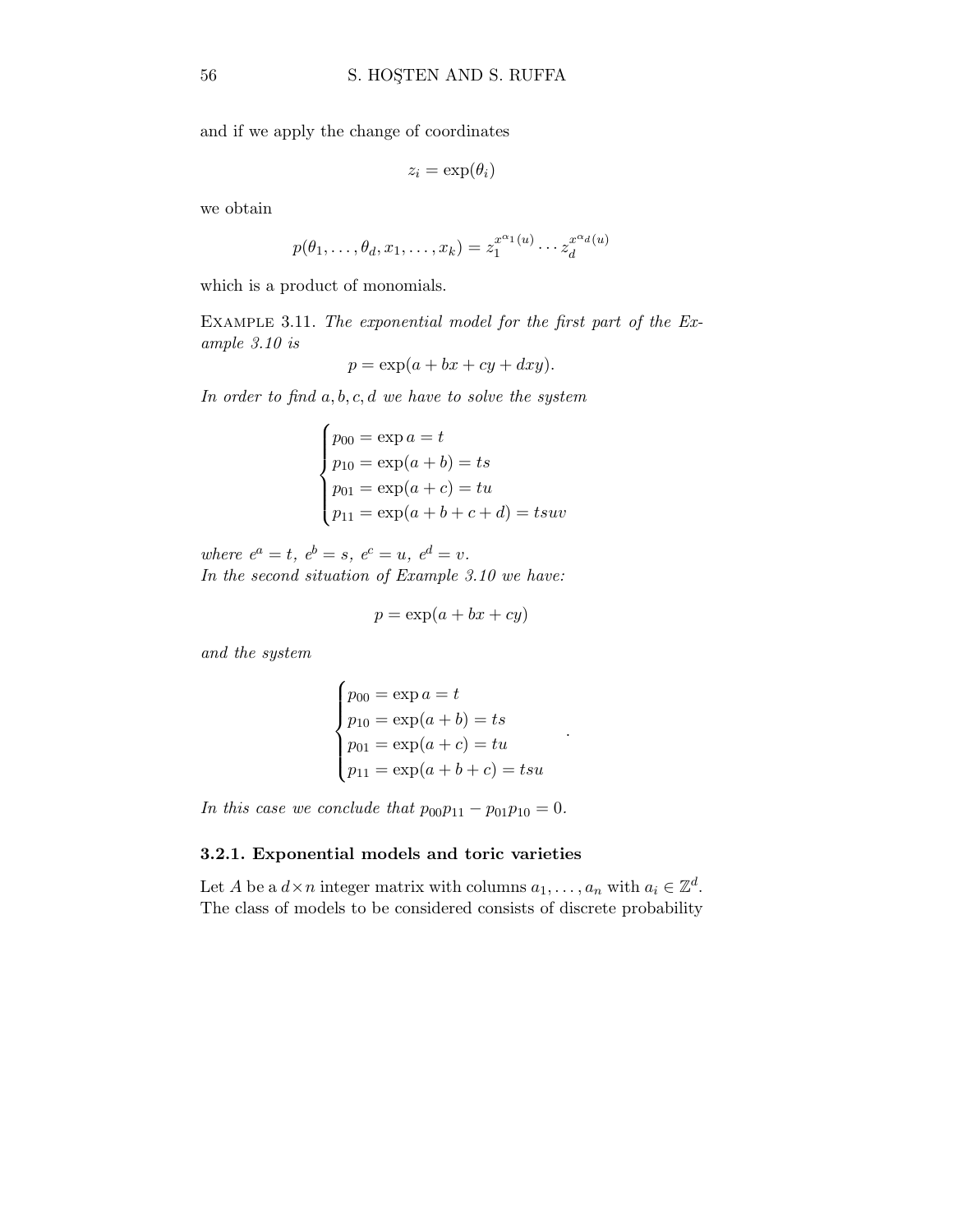distributions defined via the matrix A. Let  $\psi : \mathbb{C}^d \mapsto \mathbb{C}^n$  be the monomial map given by

$$
(z_1,\ldots,z_d)\rightarrow \Big(\prod_{i=1}^d z_i^{a_{1i}},\ldots,\prod_{i=1}^d z_i^{a_{ni}}\Big).
$$

The *toric variety* defined by A is the Zariski closure of the image of this monomial map, i.e.  $X_A := \overline{\text{im}(\psi)}$ .

PROPOSITION 3.12. The toric variety  $X_A$  is defined by the ideal

$$
I_A = \langle p^u - p^v : u, v \in \mathbb{N}^n \text{ and } u - v \in \text{ker}(A) \rangle.
$$

*Proof.* It is easy to check the binomials in  $I_A$  vanish on  $X_A$ . Now let  $f(p) = \sum_{\alpha} c_{\alpha} p^{\alpha}$  such that  $\psi(f(p)) = 0$ . If  $f(p)$  is not the zero polynomial it has to have two terms  $c_u p^u$  and  $c_v p^v$ , such that  $\psi(p^u) =$  $\psi(p^v)$ . This means that  $Au = Av$ , and the polynomial  $f(p) - c_u(p^u$  $p^v$ ) vanishes on  $X_A$  and has one fewer term. Induction on the number of terms of  $f(p)$  gives the result.  $\Box$ 

In the monomial map  $\psi$  which defined the toric variety  $X_A$  we have used complex spaces as the domain and the range of this map. In order to work with probability distributions we will restrict  $\psi$  to the real map  $\varphi$ 

$$
\varphi: \mathbb{R}_{\geq 0}^d \to \mathbb{R}_{\geq 0}^n.
$$

It is an interesting question to figure out whether a given probability distribution  $p \in \Delta^n$  is in the image of  $\varphi$ . Such a probability distribution is said to factor according to A. The following theorem is Theorem 3 of  $[7]$  which characterizes when p factors according to A. We will not give the proof here. The statement of the theorem contains a combinatorial condition on the matrix A: A subset  $F \subset \{1,\ldots,n\}$  is said to be *nice* if for every  $j \notin F$  the support of the j-th column  $a_j$  of the matrix A is not contained in  $\bigcup_{k \in F} \text{supp}(a_k)$ .

THEOREM 3.13. The probability distribution p factors according to A if and only if p is in  $X_A^{\geq 0}$  $\frac{\geq 0}{A} := X_A \cap \mathbb{R}_{\geq 0}^n$  and the support of p is nice.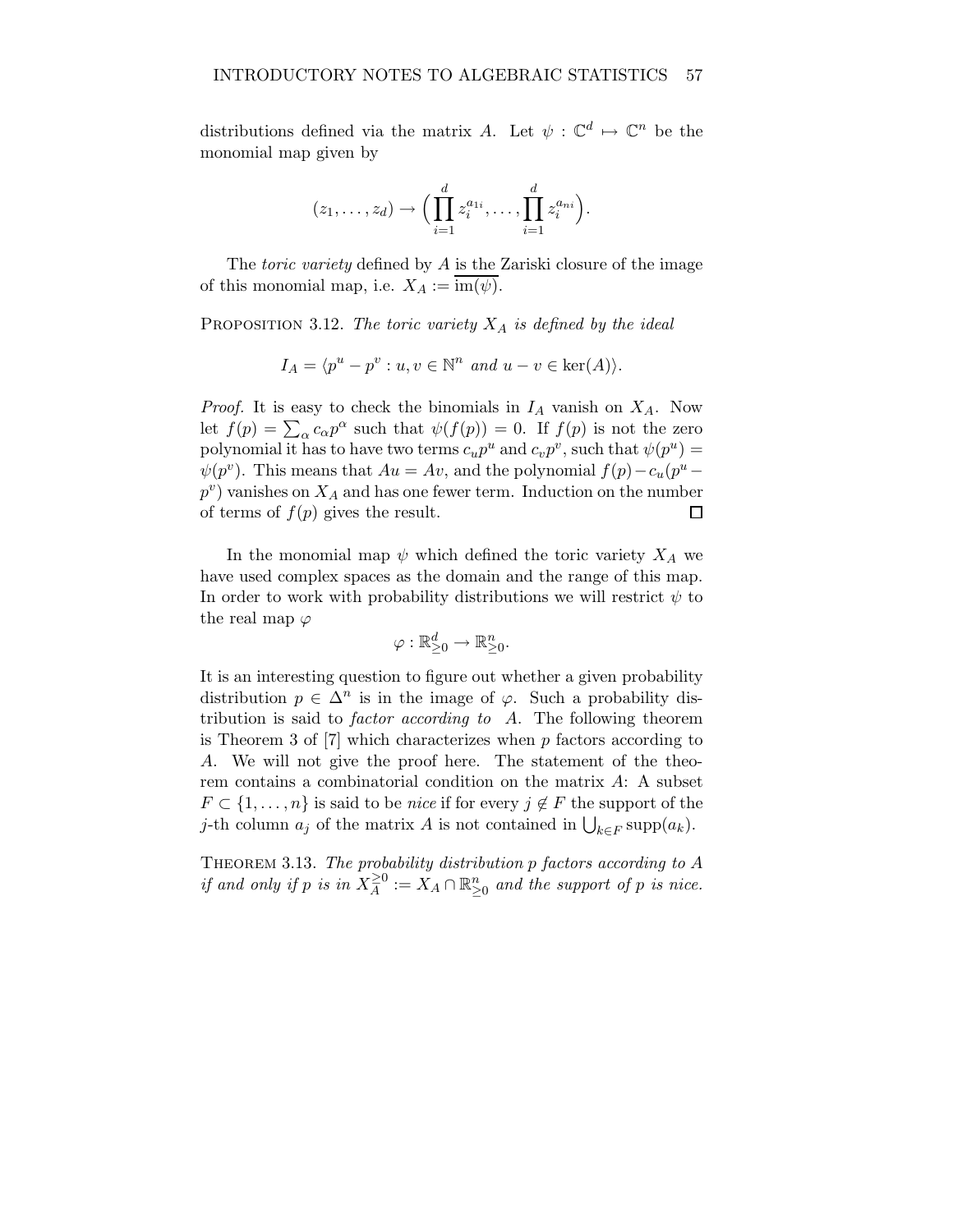EXAMPLE 3.14. From [7] we consider the following example. Consider the matrix

$$
A = \left[ \begin{array}{rrrrrr} 3 & 0 & 0 & 2 & 1 & 2 & 1 & 0 & 0 \\ 0 & 3 & 0 & 1 & 2 & 0 & 0 & 2 & 1 \\ 0 & 0 & 3 & 0 & 0 & 1 & 2 & 1 & 2 \end{array} \right],
$$

that defines the map

$$
\varphi: (z_1,z_2,z_3) \mapsto (z_1^3, z_2^3, z_3^3, z_1^2z_2, z_1z_2^2, z_1^2z_3, z_1z_3^2, z_2^2z_3, z_2z_3^2).
$$

We eliminate the variables  $z_1, z_2, z_3$  from the ideal

$$
I = (p_1 - z_1^3, p_2 - z_2^3, p_3 - z_3^3, p_4 - z_1^2 z_2, p_5 - z_1 z_2^2,
$$
  

$$
p_6 - z_1^2 z_3, p_7 - z_1 z_3^2, p_8 - z_2^2 z_3, p_9 - z_2 z_3^2)
$$

to obtain the sets of polynomials:

$$
p_1p_5 - p_4^2, p_2p_4 - p_5^2, p_1p_7 - p_6^2, p_3p_6 - p_7^2, p_2p_9 - p_8^2, p_3p_8 - p_9^2 \quad (2)
$$

$$
p_1p_2 - p_4p_5, p_1p_3 - p_6p_7, p_3p_2 - p_8p_9 \tag{3}
$$

 $p_1p_8-p_5p_6, p_1p_9-p_4p_7, p_2p_6-p_4p_8, p_2p_7-p_5p_9, p_3p_4-p_6p_9, p_3p_5-p_7p_8$ (4)

$$
p_6p_8 - p_4p_9, p_5p_7 - p_4p_9 \tag{5}
$$

$$
p_1p_7p_8 - p_4p_6p_9, p_7^2p_8 - p_6p_9^2. \tag{6}
$$

The polynomials in (2) define  $X_A^{>0}$ , and the ones in (2) and (3) define distributions that factor according to A. The polynomials in the first three sets give the complex toric variety  $X_A^{\mathbb{C}}$ . The toric ideal  $I_A$  is the union of the polynomials in  $(2)-(5)$ . Finally all the polynomials form a reduced Gröbner basis for  $I_A$ .

#### 4. Graphical models

## 4.1. Construction of a graphical model

Let  $X_i$  be a discrete random variable taking values in  $D_i = \{1, \ldots,$  $d_i$  for  $i = 1, \ldots, n$ . Let G be a graph with n vertices that are associated to each random variable  $X_i$ . If  $C_1, \ldots, C_k$  are the maximal cliques of the graph G, then for each clique  $C = \{X_{i_1}, \ldots, X_{i_s}\}\$  we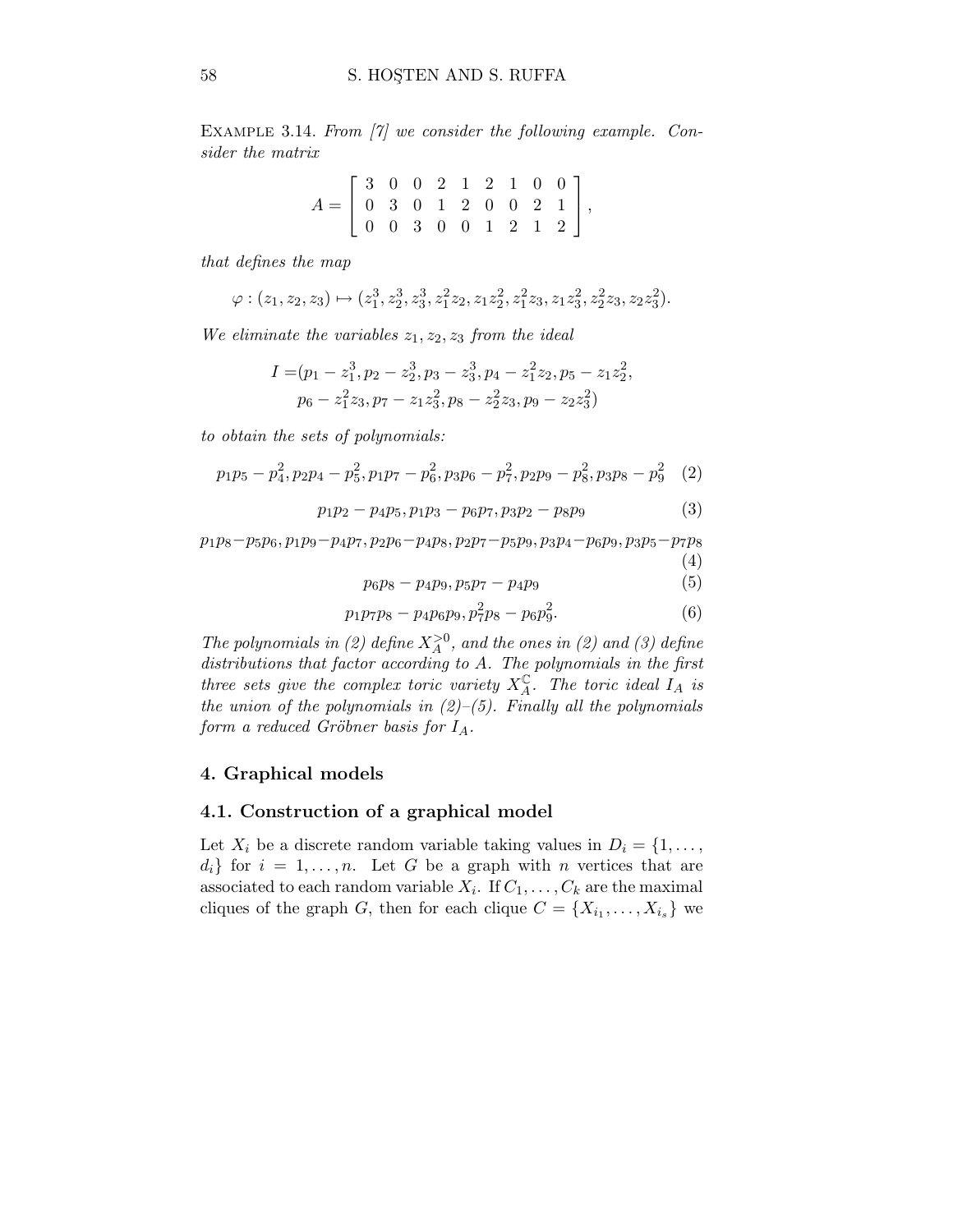consider a set of variables  $\psi_C(u_{i_1}, \ldots, u_{i_s})$ , where  $u_i \in D_i$ . The joint probability  $p(X_1 = u_1, ..., X_n = u_n) = P_{u_1 u_2 ... u_n}$  is

$$
P_{u_1u_2...u_n} = \psi_{C_1}(\boldsymbol{u}) \cdots \psi_{C_k}(\boldsymbol{u}). \tag{7}
$$

The definition of the joint probabilities is given by a monomial in the variables  $\psi_{C_i}(\cdots)$  and hence is an exponential model. Such an exponential model is called a *graphical model* (see [11]).

EXAMPLE 4.1. In this example we illustrate the matrix  $A(G)$  which defines a graphical model. We consider four binary random variables  $X_1, \ldots, X_4$  and the graph in Figure 1.



Figure 1: Graph for Example 4.1.

There are two maximal cliques, namely,  $C_1 = \{1,2\}$  and  $C_2 =$  $\{2,3,4\}$ . The variables associated to the first one are

$$
\psi_{\{1,2\}}(0,0), \psi_{\{1,2\}}(0,1), \psi_{\{1,2\}}(1,0), \psi_{\{1,2\}}(1,1),
$$

and those corresponding to the second one are

$$
\psi_{\{2,3,4\}}(0,0,0), \psi_{\{2,3,4\}}(1,0,0), \ldots, \psi_{\{2,3,4\}}(1,1,1).
$$

From (7) we know that  $P_{ijkl} = \psi_{C_1}(ij)\psi_{C_2}(jkl)$  for all  $i, j, k, l = 0, 1$ . For instance,  $P_{0101} = \psi_{C_1}(01)\psi_{C_2}(101)$ .

We can represent joint probabilities in the matrix  $A(G)$  (Table 4.1), whose columns are indexed by the joint probabilities and rows are indexed by the set of possible values obtained by the variables on each clique. The entry in the column corresponding to  $p_{ijkl}$  and in the row corresponding to  $\psi_{C_1}(ij)$  and  $\psi_{C_2}(jkl)$  are 1, and the other entries are 0.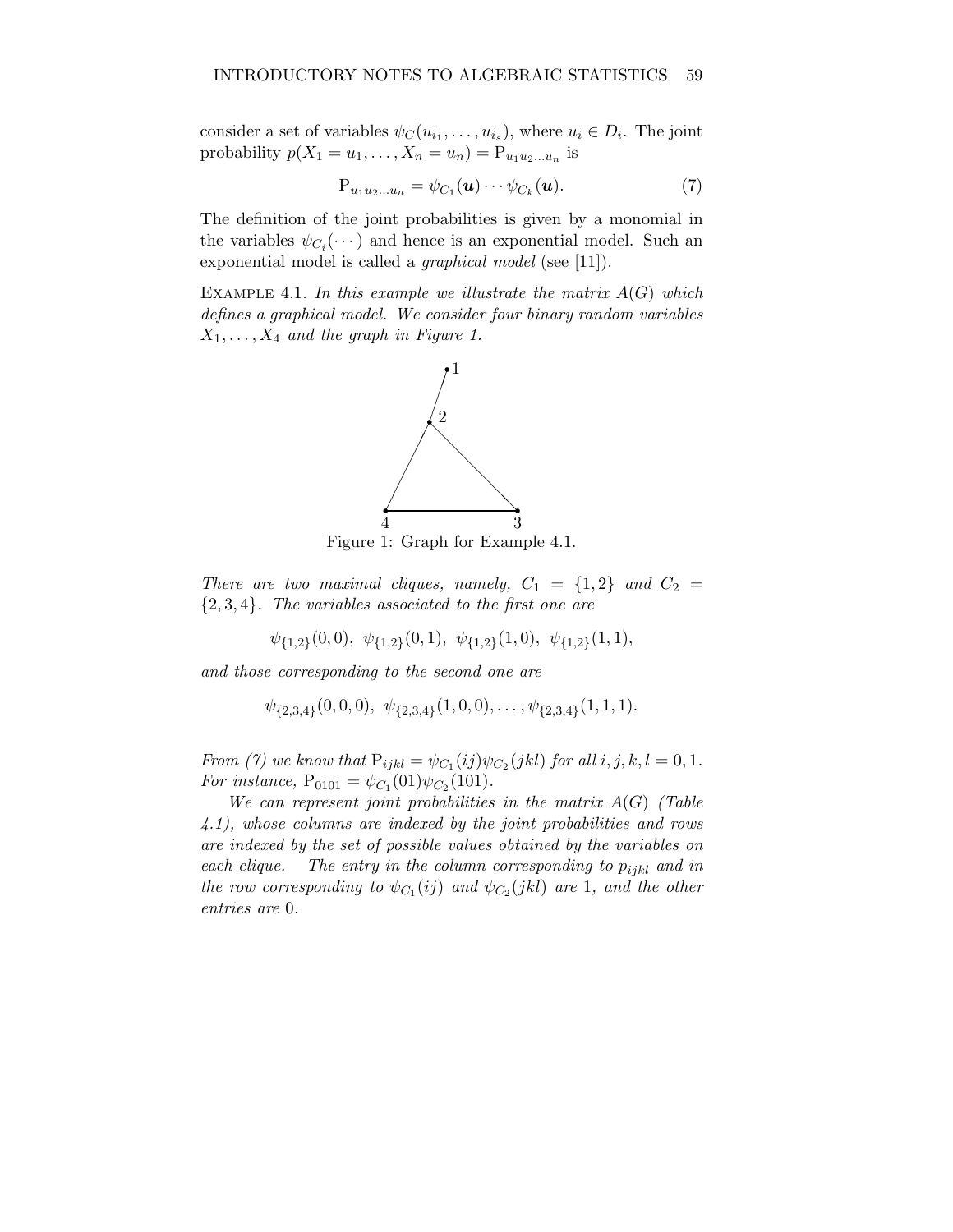|                     | $p_{0000}$ | $p_{0001}$ |  | $p_{1111}$ |
|---------------------|------------|------------|--|------------|
| $\psi_{1,2}(00)$    |            |            |  |            |
| $\psi_{1,2}(01)$    |            |            |  |            |
|                     |            |            |  |            |
| $\psi_{1,2}(11)$    |            |            |  |            |
| $\psi_{2,3,4}(000)$ |            |            |  |            |
| $\psi_{2,3,4}(001)$ |            |            |  |            |
|                     |            |            |  |            |
| $\psi_{2,3,4}(111)$ |            |            |  |            |

Table 1: Matrix corresponding to the graph in Figure 1.

## 4.2. Independence models

Now let  $X_1, \ldots, X_n$  be discrete random variables. Given three subsets X, Y, Z of  $\{X_1,\ldots,X_n\}$ , the symbols  $X \perp \perp Y \mid Z$  denotes the conditional independence statement that the variables in  $X$  are independent of the variables in  $Y$  given those in  $Z$ . These variables satisfy

$$
P(X = a, Y = b, Z = c)P(X = a', Y = b', Z = c) =
$$
  
 
$$
P(X = a, Y = b', Z = c)P(X = a', Y = b, Z = c)
$$

for all vectors **c** and for all distinct vectors  $a, a', b, b'$ . An independence statement as  $X \perp \!\!\! \perp Y \mid Z$  gives rise to polynomial equations and these polynomial define the *independence ideal*  $I_{X\perp \perp Y|Z}$ .

EXAMPLE 4.2. Let  $X, Y, Z$  be three binary random variables, and suppose we have the independence statement  $X \perp \!\!\! \perp Y | Z$ . We get

$$
P(X = a, Y = b, Z = c)P(X = a', Y = b', Z = c) =
$$
  
\n
$$
P(X = a, Y = b', Z = c)P(X = a', Y = b, Z = c)
$$
\n(8)

 $\mathbf{r}$ 

for distinct  $a, a', b, b'$  and for all  $c$ .

If we consider  $a = b = 0, a' = b' = 1, c = 0, 1$  the ideal representing the independence property is generated by two quadratic binomials

$$
I_{X \perp \perp Y|Z} = \langle p_{000} p_{110} - p_{010} p_{100}, p_{001} p_{111} - p_{011} p_{101} \rangle
$$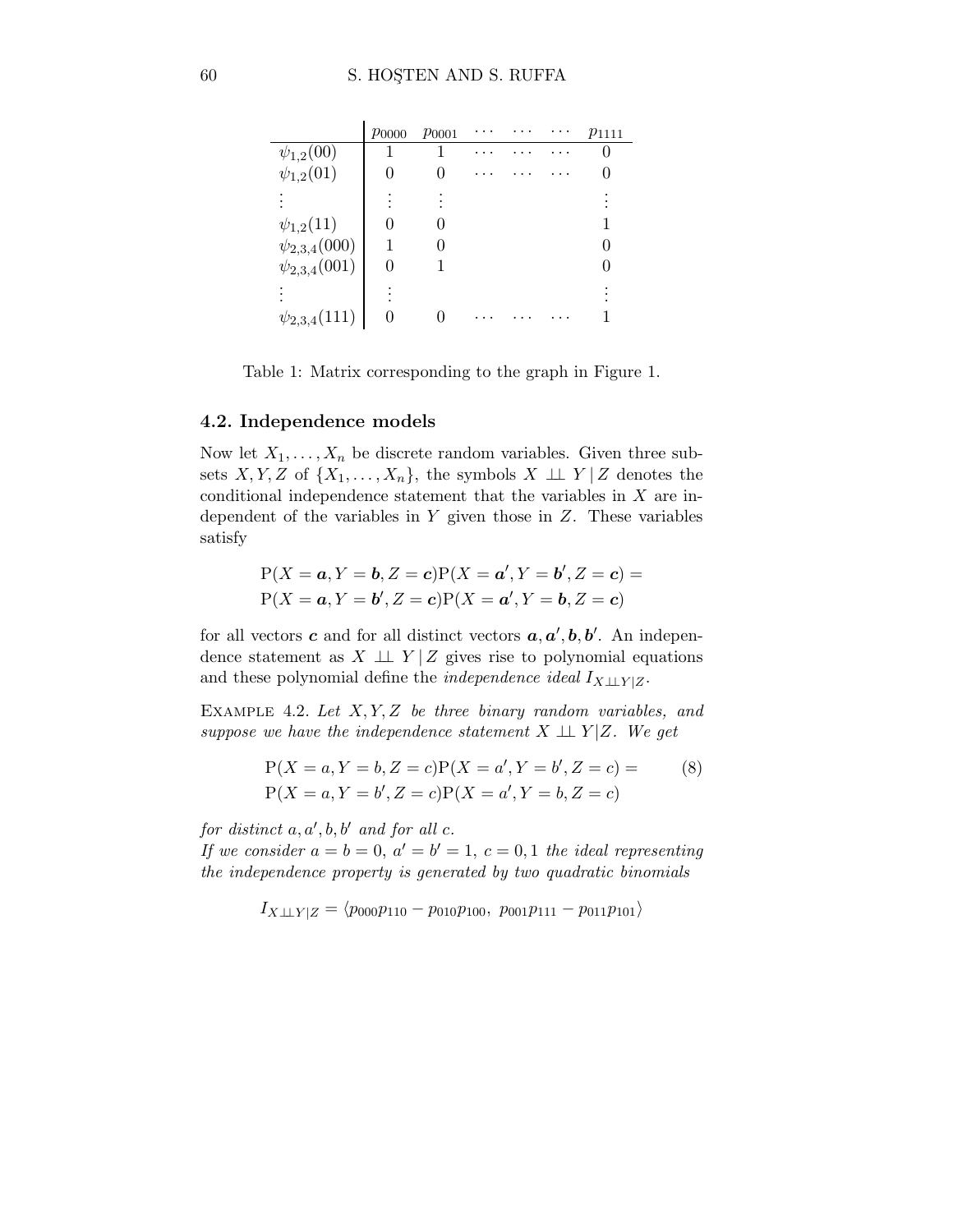and the independence variety is  $V_{X\perp \perp Y|Z} = V(I_{X\perp \perp Y|Z}).$ 

If we have more than one set of independence statements on  $\{X_1,\ldots,X_n\}$ , say,

$$
X^{(1)} \perp \!\!\! \perp Y^{(1)} | Z^{(1)}, \ldots, X^{(k)} \perp \!\!\! \perp Y^{(k)} | Z^{(k)},
$$

then the independence ideal is defined as

$$
I = I_{X^{(1)} \perp \perp Y^{(1)} \mid Z^{(1)}} + \ldots + I_{X^{(k)} \perp \perp Y^{(k)} \mid Z^{(k)}}.
$$

The variety defined by this ideal is

$$
V = V_{X^{(1)} \perp \perp Y^{(1)} \mid Z^{(1)}} \bigcap \cdots \bigcap V_{X^{(k)} \perp \perp Y^{(k)} \mid Z^{(k)}}
$$

and it is called an *independence model*. If  $X \cup Y \cup Z = \{X_1, \ldots, X_n\}$ for each independence statement we have a saturated independence model.

# 4.3. Hammersley-Clifford Theorem

The defining ideal of a graphical model may not be easily computed. However, in these exponential models we can introduce two independence models which in certain cases describe the whole graphical models. These are the pairwise independence model and the global independence model.

DEFINITION 4.3. 1. The pairwise independence model is an independence model with the further conditions

$$
X_i \perp \!\!\! \perp Y_j | \{X_1, \ldots, X_n\} \backslash \{X_i, X_j\}
$$

where  $(i, j)$  is not an edge in  $G$ .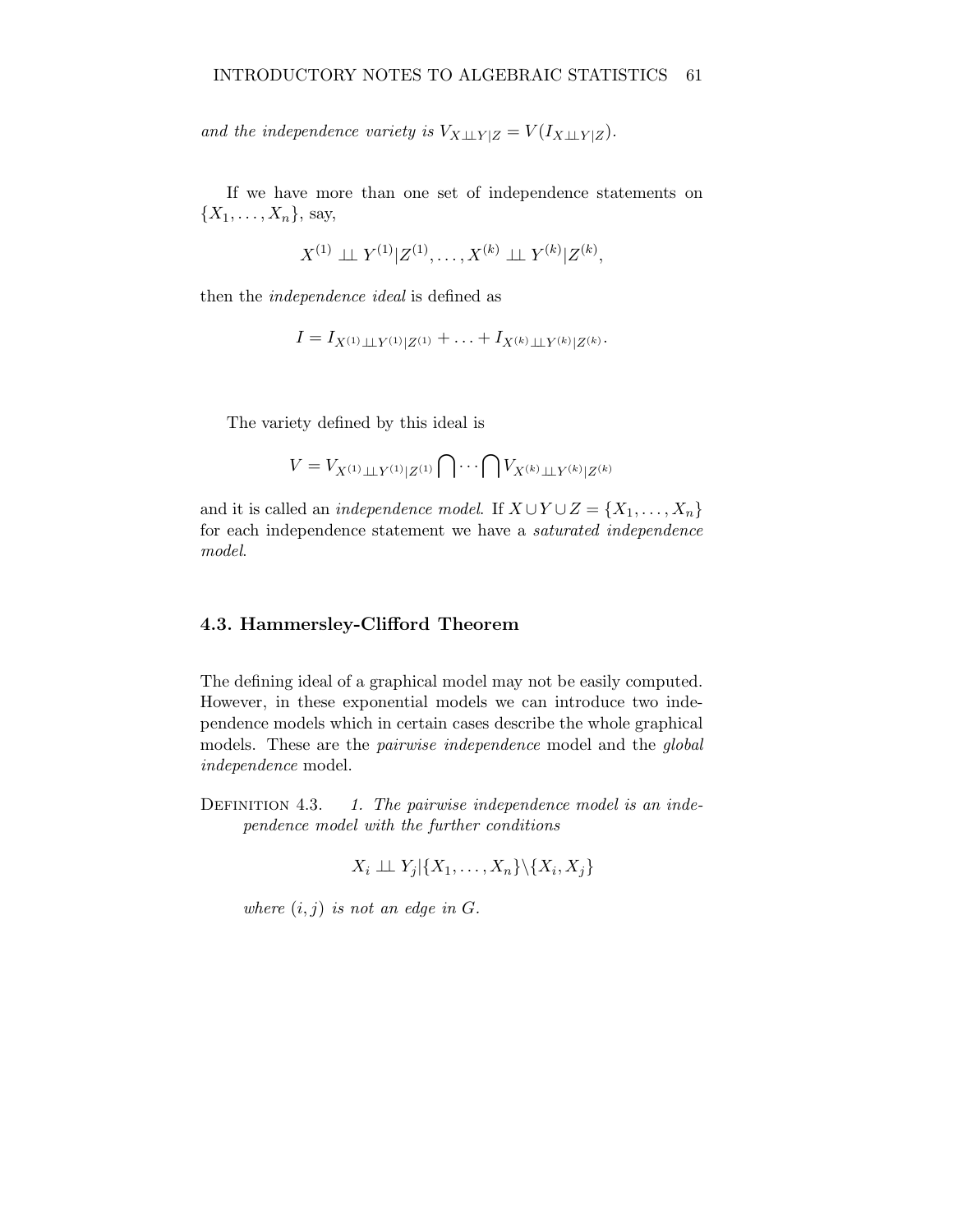2. The global independence model is an independence model with the further conditions

$$
Y \perp\!\!\!\perp Z | W
$$

where  $Y, Z, W \subseteq \{X_1, \ldots, X_n\}$  and  $Y, Z$  will be disconnected when W is removed.

Following Definition 4.3 we introduce two ideals  $I_{\text{pairwise}}$  and  $I_{\text{global}}$  and the corresponding varieties  $V(I_{\text{pairwise}})$  and  $V(I_{\text{pairwise}})$ . Clearly  $I_{\text{pairwise}} \subset I_{\text{global}}$  and

$$
X_{\text{pairwise}} = V(I_{\text{pairwise}}) \supset V(I_{\text{global}}) = X_{\text{global}}.
$$

If we consider the map  $\varphi_{A(G)} : \mathbb{R}^d_{>0} \to \mathbb{R}^n_{>0}$  then

$$
im(\varphi_{A(G)}) \subseteq X_{A(G)} \subseteq X_{\text{global}} \subseteq X_{\text{pairwise}}.
$$

These bring us to one of the highlights of probability theory connected to graphical models, namely Hammersley-Clifford theorem. We state this theorem in the language we have developed so far.

THEOREM 4.4 (HAMMERSLEY-CLIFFORD).

$$
\text{im}(\varphi_{A(G)}) = X_{A(G)}^{>0} = X_{\text{pairwise}}^{>0}.
$$
 (9)

#### 4.4. Decomposable models

Among all classes of graphical models there is a particular class which has been used extensively. For this we need a definition.

DEFINITION 4.5. G is called chordal if every cycle of length  $\geq 4$  has a chord.

The smallest nontrivial example of a chordal graph G is in Figure 2.

Chordal graphs are "treelike" and have nice decomposition properties, as you can see in Figure 3.

Graphical models where  $G$  is chordal graph are called *decomposable* models. These models are "easy" from many perspectives. In the algebraic language we have seen we summarize this idea in the following theorem.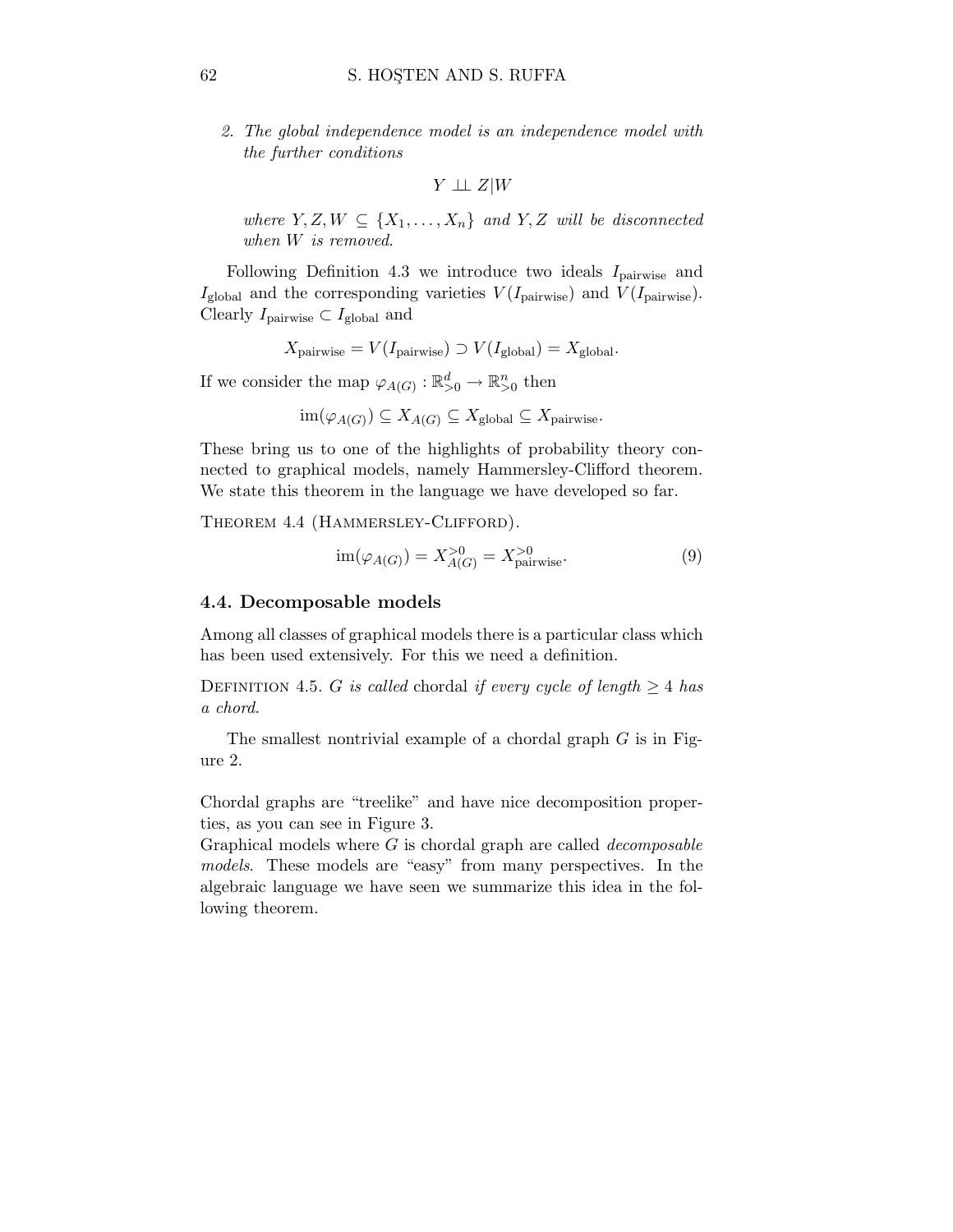

Figure 2: A chordal graph.



Figure 3: Decomposition properties of a chordal graph.

THEOREM 4.6. The following statements are equivalent

- (i) G is chordal
- (ii)  $I_G$  is quadratically generated
- (iii)  $I_G$  has a quadratic Gröbner basis.

This theorem and its proof appears in [7]. The papers [8] and [5] also contain one direction of the same theorem, namely that if  $G$  is chordal then  $I_G$  has a quadratic Gröbner basis. A thorough study of binary graph models has been done in [3]. Also there is a directed version of the graphical models known as Bayesian networks, see [6].

# 5. Maximum likelihood estimation

#### 5.1. Definitions

Suppose that we have the statistical model:

$$
\varphi : \mathbb{R}_{>0}^d \to \mathbb{R}_{>0}^n
$$

$$
\boldsymbol{\theta} = (\theta_1, \dots, \theta_d) \to (g_1(\boldsymbol{\theta}), \dots, g_n(\boldsymbol{\theta}))
$$

which define the family of probability densities  $p_i = g_i(\boldsymbol{\theta})$ . If the nonnegative integer vector  $u = (u_1, \ldots, u_n)$  is the data set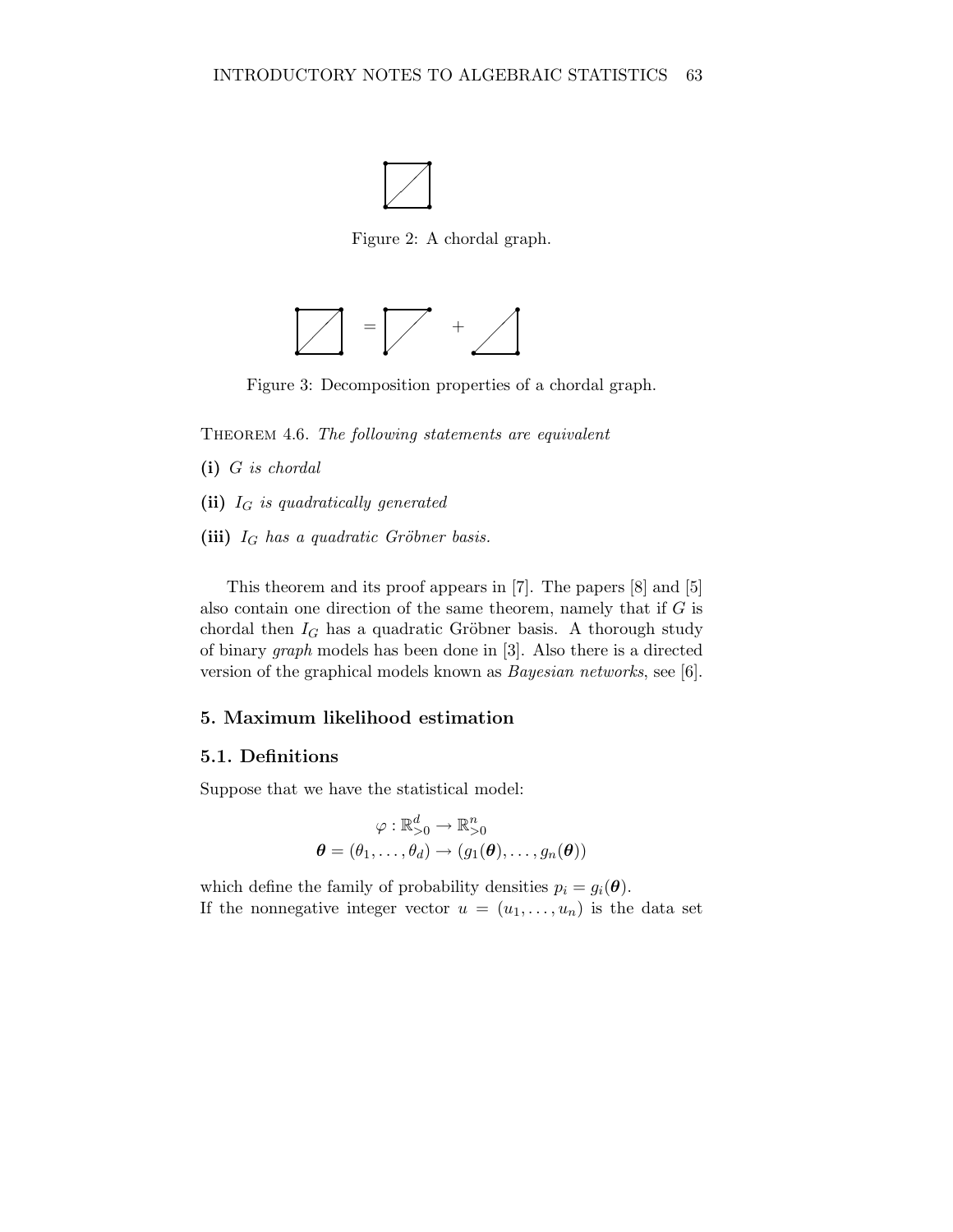(where  $u_1$  counts how many times you observe the variable assume its first value,  $u_2$  counts how many times you observe the variable assume its second value, etc.) then we want to find what the best parameters  $\theta$  are that will explain the data. One way of doing this is to solve the following optimization problem

$$
\max_{\boldsymbol{\theta}} \big(g_1^{u_1}(\boldsymbol{\theta}) \cdots g_n^{u_n}(\boldsymbol{\theta})\big).
$$

A solution  $\hat{\theta}$  of this estimation problem is called a *maximum likeli*hood estimate. An equivalent problem is:

$$
\max_{p \in V} (p_1^{u_1} \cdots p_n^{u_n}) \quad \text{with the condition} \quad \sum_{i=1}^n p_i = 1
$$

EXAMPLE 5.1. Consider two independent binary variables with joint probabilities

$$
p_{00} = \theta_1 \theta_2 \qquad p_{01} = \theta_1 (1 - \theta_2)
$$
  
\n
$$
p_{10} = (1 - \theta_1)\theta_2 \quad p_{11} = (1 - \theta_1)(1 - \theta_2).
$$

To find the maximum likelihood estimate we have to solve

$$
\max_{\theta_1, \theta_2} ((\theta_1 \theta_2)^{u_{00}} (\theta_1 (1 - \theta_2))^{u_{01}} ((1 - \theta_1) \theta_2)^{u_{10}} ((1 - \theta_1) (1 - \theta_2))^{u_{11}})
$$

where  $u_{00}, \ldots, u_{11}$  are the data.

Equivalently taking logarithms, we maximize the function

$$
\log[(\theta_1\theta_2)^{u_{00}}(\theta_1(1-\theta_2))^{u_{01}}((1-\theta_1)\theta_2)^{u_{10}}((1-\theta_1)(1-\theta_2))^{u_{11}}].
$$

By taking the derivatives we obtain the system of critical equations

$$
\begin{cases}\n\frac{u_{00} + u_{01}}{\theta_1} - \frac{u_{10} + u_{11}}{1 - \theta_1} = 0\\ \n\frac{u_{00} + u_{10}}{\theta_2} - \frac{u_{01} + u_{11}}{1 - \theta_2} = 0.\n\end{cases}
$$

The solutions of this system of linear equations are  $\hat{\theta}_1, \hat{\theta}_2$ , the maximum likelihood estimates of  $\theta_1, \theta_2$  where

$$
\hat{\theta}_1 = \frac{u_{00} + u_{01}}{u_{00} + u_{01} + u_{10} + u_{11}} \qquad \hat{\theta}_2 = \frac{u_{00} + u_{01}}{u_{00} + u_{01} + u_{10} + u_{11}}.
$$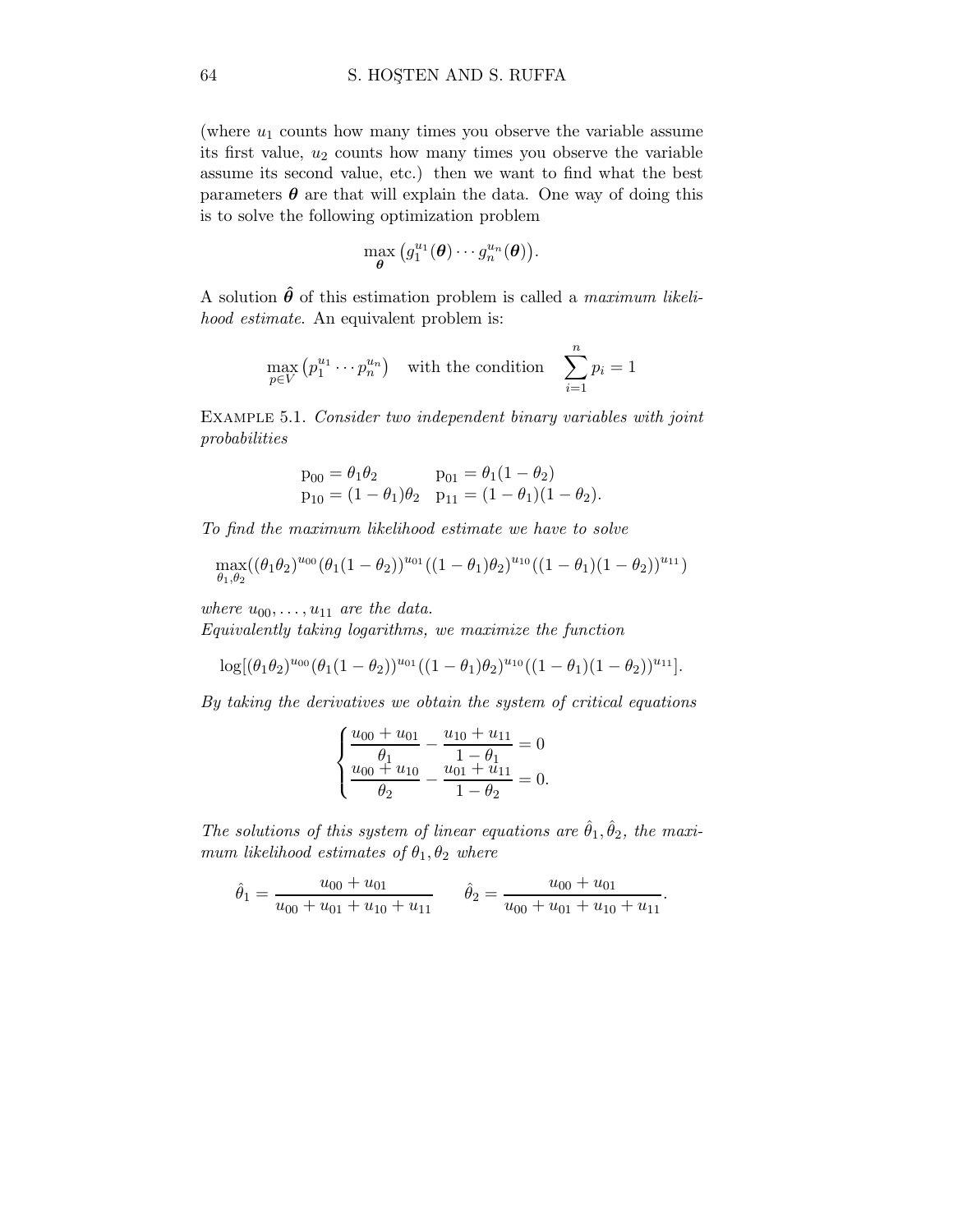#### 5.2. MLEs for linear and toric models

We treat two general models for which the MLE can be found relatively easily. The first case is the linear models, i.e. the case when  $g_i = a_{i0} + a_{i1}\theta_1 + \ldots + a_{id}\theta_d$  for  $i = 1, \ldots, n$ . This linear model can be described as

$$
V_{\text{lin}} = \{ p \in \mathbb{R}^n_{\geq 0} : Ap = b, \sum_{i=1}^n p_i = 1 \}
$$

for a matrix A of rank d. The maximum likelihood problem is then

maximize 
$$
\sum_{i=1}^{n} u_i \log p_i
$$
 such that  $p \in V_{\text{lin}}$ .

Using Lagrange multipliers the critical equations are

$$
u_i/p_i = \sum_{j=1}^d \lambda_j a_{ij} + \mu, \quad i = 1, \ldots, n,
$$

where  $\lambda_j$  and  $\mu$  are Lagrange multipliers. The Hessian of the objective function is a diagonal matrix with the diagonal entries  $-u_i/p_i^2$ , and hence it is negative definite. This implies that linear models have a unique MLE.

THEOREM 5.2. The maximum likelihood estimate for a linear model is unique.

Now we look at toric models. Given a matrix  $A \in \mathbb{Z}^{d \times m}$ , we assume that the vector  $(1,\ldots,1)$  is in the space generated by the rows of A (that is there exist  $(s_1,...,s_d)$  such that  $(s_1,...,s_d)A =$  $(1,\ldots,1)$ .

In terms of ideals this means:

$$
p^{u} - p^{v} \in I_A \iff Au = Av
$$
  

$$
p^{u} - p^{v} \in I_A \iff (s_1, \dots, s_d)Au = (s_1, \dots, s_d)Av
$$

and this implies  $\sum_{i=1}^{n} u_i = \sum_{i=1}^{n} v_i$ . Hence all polynomials in  $I_A$ are homogenous and thus  $X_A$  is a projective toric variety. Now let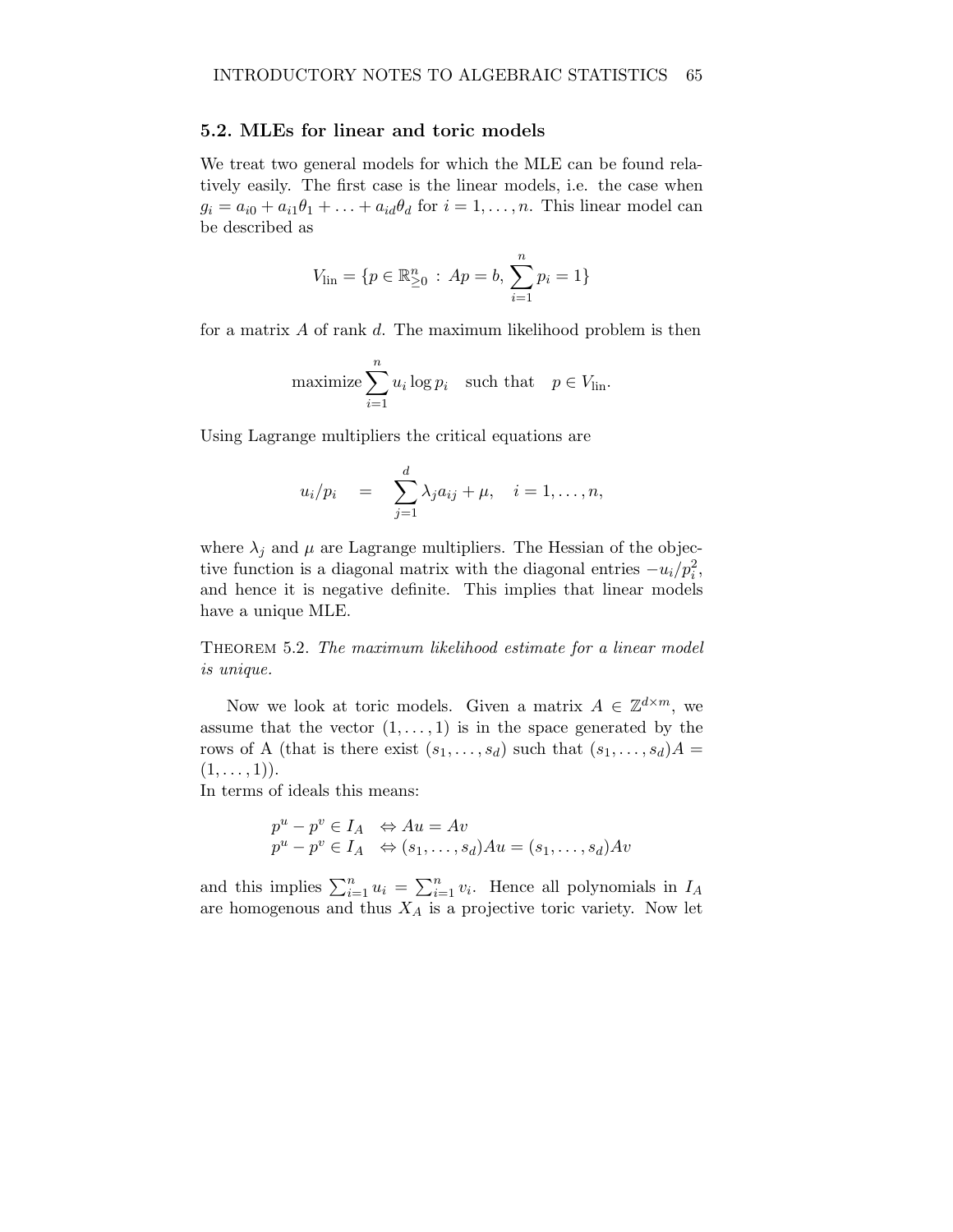$(u_1, \ldots, u_n)$  be the observed data set and  $N = \sum_{i=1}^n u_i$  the sample size, then the ML problem becomes

$$
\max (z_1^{a_1})^{u_1} \cdots (z_n^{a_n})^{u_n} \quad \text{subject to } z_1^{a_1} + \cdots + z_n^{a_n} = 1 \qquad (10)
$$
\n
$$
\text{where } (a_1, \ldots, a_n) \text{ are the columns of } A.
$$

PROPOSITION 5.3. Let  $(\hat{z}_1,\ldots,\hat{z}_d)$  be a solution of (10) where  $\hat{p}_i =$  $\hat{z}^{a_i} \in X_A$ , then

$$
A\hat{p} = \frac{1}{N}b\tag{11}
$$

where  $b = Au$ .

*Proof.* We introduce a Lagrange multiplier  $\lambda$ . The solutions of (10) must satisfy the  $d$  conditions

$$
\frac{\partial}{\partial z_i} z^b = \lambda \left( \frac{\partial}{\partial z_i} \left( \sum_{j=1}^n z^{a_j} - 1 \right) \right) \text{ for } i = 1, \dots, n.
$$

Then if we multiply every condition by  $z_i$  we obtain

$$
b_i z^b = \lambda \left( \sum_{j=1}^n a_{ji} z^{a_j} - 1 \right)
$$
 for  $i = 1, ..., n$ .

In vector form for the optimal solution we have

$$
\hat{z}^b = \lambda A \hat{p}
$$
  
\n
$$
Au = b = \overline{\lambda} A \hat{p} \text{ and}
$$
  
\n
$$
(s_1, \dots, s_d) Au = \overline{\lambda}(s_1, \dots, s_d) A \hat{p}
$$
  
\n
$$
(1, \dots, 1)u = \overline{\lambda}(1, \dots, 1) \hat{p}
$$

thus

$$
\sum_{i=1}^{n} u_i = N = \overline{\lambda} \sum_{i=1}^{n} \hat{p}_i
$$

$$
\overline{\lambda} = N.
$$

 $\Box$ 

The above development implies the following theorem where we let  $P_A(b) = \{x \in \mathbb{R}^n \mid Ax = b, \ \ x \ge 0\}.$ 

THEOREM 5.4. For a toric model defined by the matrix  $A$  given data  $u_1, \ldots, u_n$ , there is a unique point in  $X_A \cap P_A(\frac{b}{\Delta})$  $\frac{b}{N}$  and this is the maximum likelihood estimate.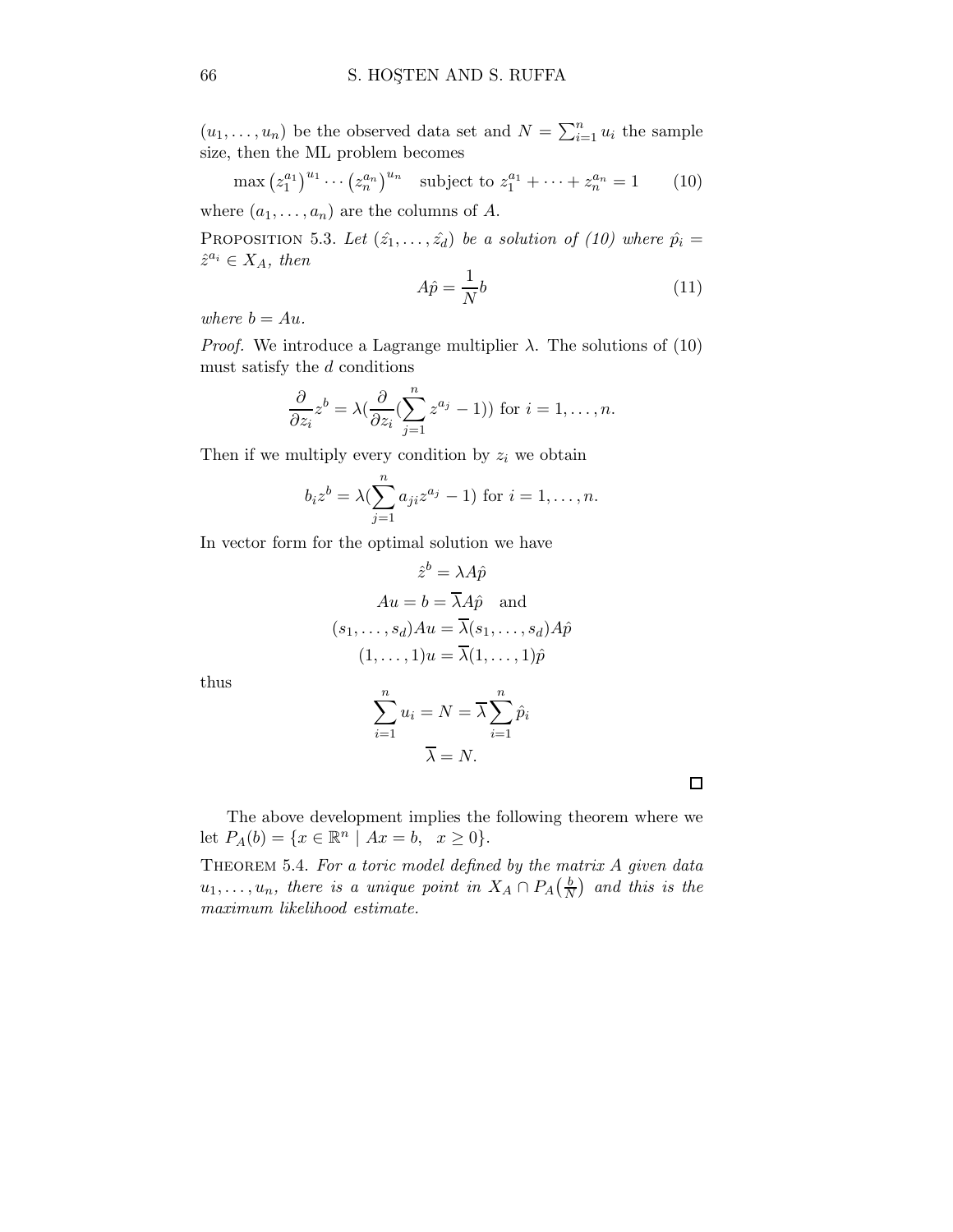#### 5.3. Maximum likelihood degree

Recall that the MLE problem is

$$
\max_{\boldsymbol{\theta}}\big(g_1^{u_1}(\boldsymbol{\theta})\cdots g_n^{u_n}(\boldsymbol{\theta})\big)
$$

and using the logarithms

$$
\max_{\boldsymbol{\theta}} (u_1g_1(\boldsymbol{\theta}) + \cdots + u_ng_n(\boldsymbol{\theta})).
$$

Let  $g(\theta) = g_1^{u_1}(\theta) \dots g_n^{u_n}(\theta)$ , then the critical equations for this problem are

$$
\frac{\partial}{\partial \theta_i} g(\boldsymbol{\theta}) = 0 \ \forall \ i = 1, \dots, d \tag{12}
$$

We know that an MLE is a solution to these critical equations. However, in general the MLE is not unique, and we can even look at the complex solutions for equations (12).

DEFINITION 5.5. The number of complex solution to the MLE problem for a general data vector u is the maximum likelihood degree of the model.

The following theorem is the main result in [9].

THEOREM 5.6. Let  $g_1, \ldots, g_n$  be polynomials of degrees  $b_1, \ldots, b_n$  in d unknowns. If the ML degree is finite then it is less than or equal to the coefficient of  $t^d$  in the function

$$
\frac{(1-t)^d}{(1-tb_1)\cdots(1-tb_n)}.
$$

If the  $g_i$ 's are sufficiently generic this coefficient is equal to the ML degree.

EXAMPLE 5.7. We consider a model with  $d = 2$ ,  $n = 4$ , where  $g_1(\theta_1,\theta_2), \ldots, g_4(\theta_1,\theta_2)$  are quadratic polynomials. Given data  $u_1$ ,  $\dots, u_4$ , the critical equations are

$$
\begin{cases}\n\frac{u_1}{g_1(\theta)}\frac{\partial g_1(\theta)}{\partial \theta_1} + \dots + \frac{u_4}{g_4(\theta)}\frac{\partial g_4(\theta)}{\partial \theta_1} = 0\\ \n\frac{u_1}{g_1(\theta)}\frac{\partial g_1(\theta)}{\partial \theta_2} + \dots + \frac{u_4}{g_4(\theta)}\frac{\partial g_4(\theta)}{\partial \theta_2} = 0.\n\end{cases}
$$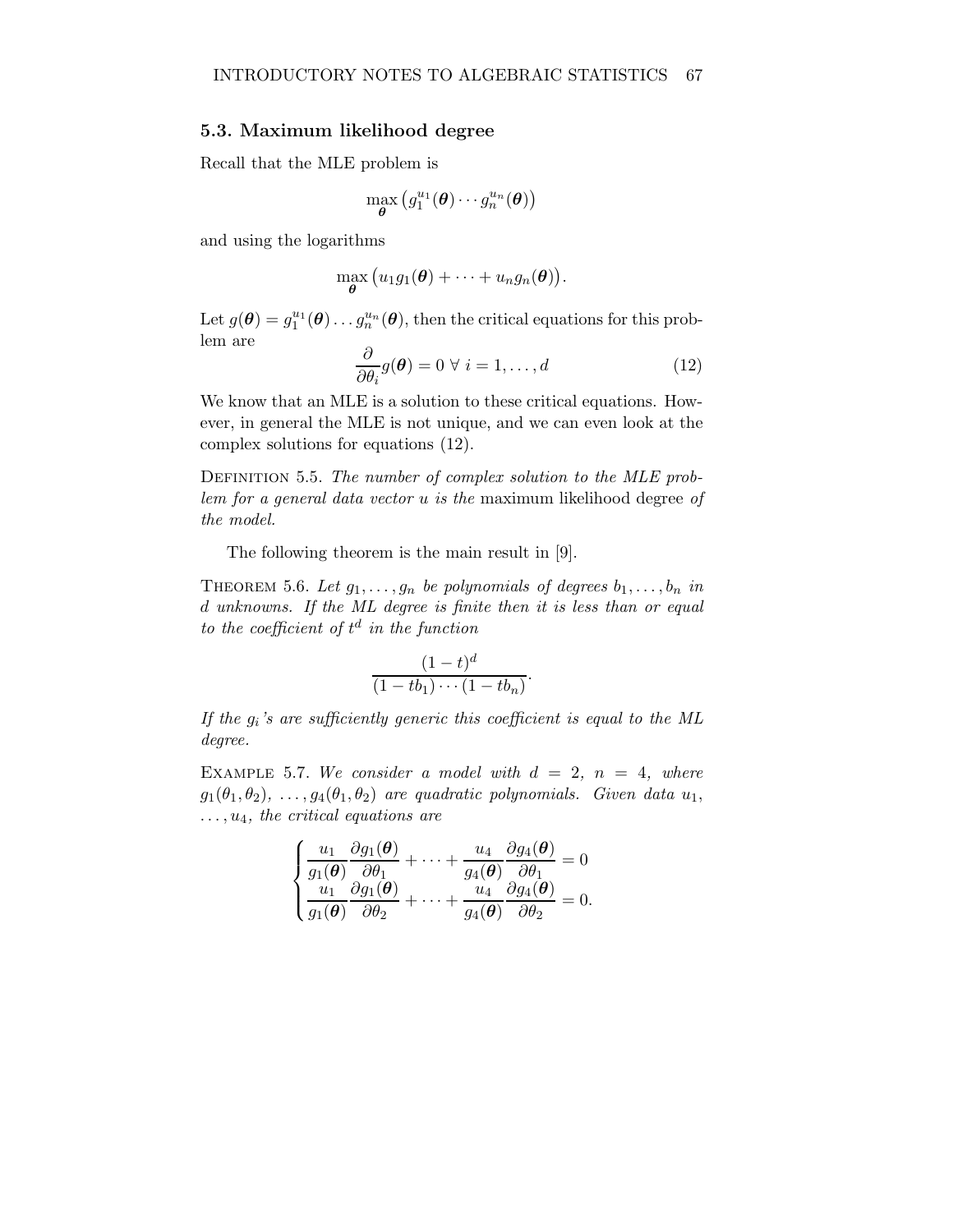We want to find ML degree by using Theorem 5.6. In this case  $b_1 = b_2 = b_3 = b_4 = 2$  and

$$
\frac{(1-t)^d}{(1-2t)\cdots(1-2t)} = 1 + 6t + 25t^2 + 88t^3 + \cdots
$$

and hence the ML degree is 25. However, we note that for nongeneric polynomials  $g_i$  the ML degree can be much lower than 25.

### 5.4. Solving likelihood equations

Let the model variety be a projective variety  $V \subseteq \mathbb{P}^n$  with coordinates  $(p_0 : p_1 : \ldots : p_n)$  and let the probability simplex  $\Delta_n =$  $\{(p_0, p_1, \ldots, p_n) \in \mathbb{R}^{n+1} \mid p_i > 0 \sum p_i = 1\}.$  We use  $V_{>0}$  to denote the intersection between V and  $\Delta_n$  (V<sub>>0</sub> = V ∩  $\Delta_n$ ). The maximum likelihood problem is to find a point  $p=(p_0 : p_1 : \ldots : p_n)$  which best explains data vectors  $u_0, \ldots, u_n$ . Then we have to solve the following optimization problem

$$
\max_{p} L = \frac{p_0^{u_0} \cdots p_n^{u_n}}{(p_0 + \cdots + p_n)^{u_0 + \cdots + u_n}} \text{ subject to } p_i \in V_{>0}.
$$

Let  $V_{\text{sing}}$  denote the singular locus of the variety V and set  $V_{\text{reg}} :=$  $V \backslash V_{\text{sing}}$ . We will compute critical points in the complex projective variety, in fact on

$$
U = V_{\text{reg}} \backslash V(p_0 \cdots p_n \cdot (\sum p_i))
$$

Now we assume that  $V$  is generated by  $r$  homogeneous polynomials  $f_1,\ldots,f_r$ . Let be

$$
J = \begin{pmatrix} p_0 & p_1 & \cdots & p_n \\ p_0 \frac{\partial f_1}{\partial p_0} & p_1 \frac{\partial f_1}{\partial p_1} & \cdots & p_n \frac{\partial f_1}{\partial p_n} \\ \vdots & \vdots & \ddots & \vdots \\ p_n \frac{\partial f_r}{\partial p_n} & p_1 \frac{\partial f_r}{\partial p_1} & \cdots & p_n \frac{\partial f_r}{\partial p_n} \end{pmatrix}.
$$

Now we assume that we are given a prime ideal  $P \subseteq \mathbb{R}[p_0,\ldots,p_n]$ defining V and a data vector  $(u_0, \ldots, u_n)$ . Now we write the steps of the algorithm to find the solutions to the ML problem (see [10].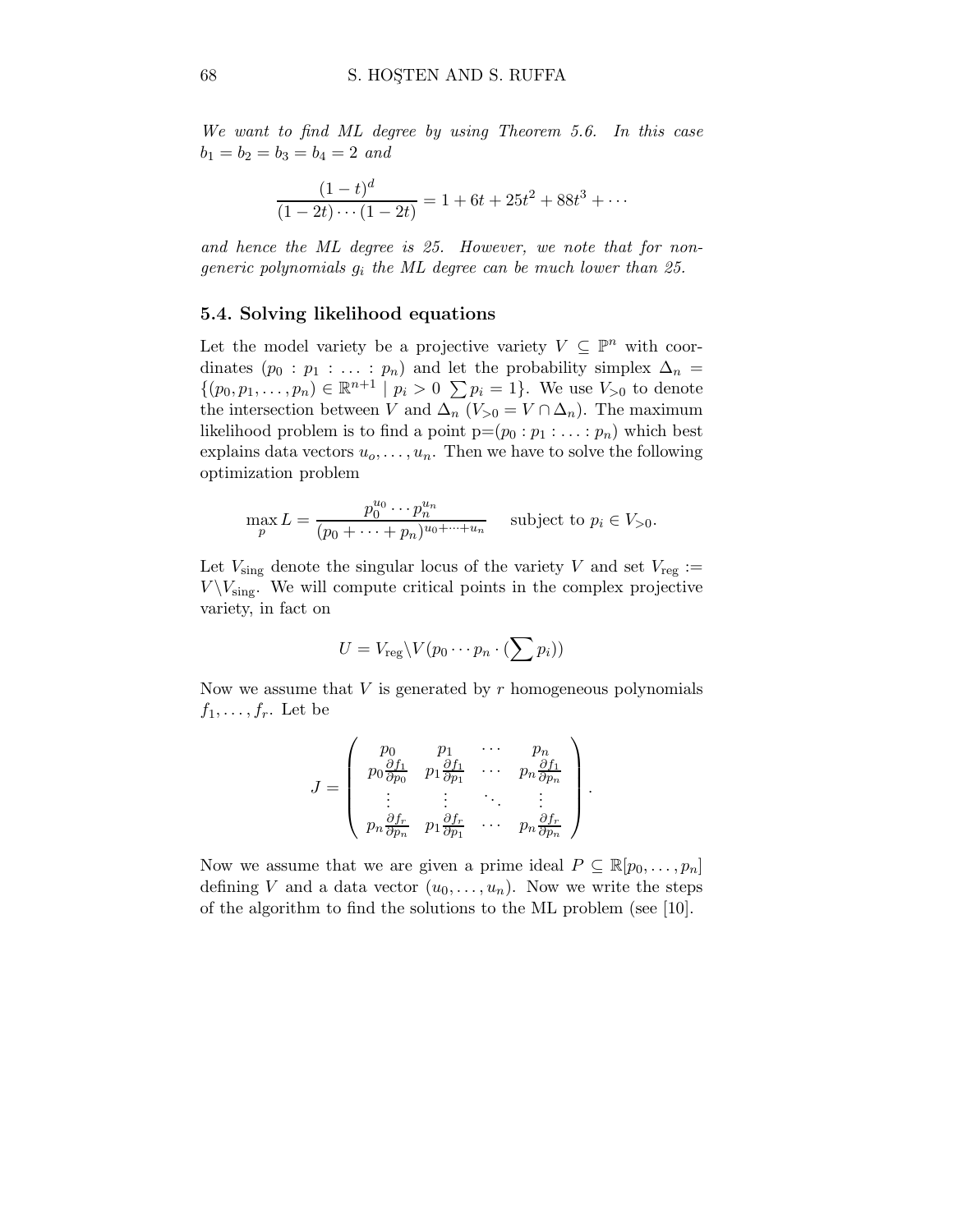- 1. Compute  $c = \text{codim}(V)$ . Let Q be the ideal generated by  $c \times c$ minors of the jacobian of  $P(Q)$  is the ideal of the singular locus of  $V$ ).
- 2. Compute the syzygy module M of J over  $\mathbb{R}[V] = \mathbb{R}[p_0, \ldots,$  $p_n$ |/ $P$ .
- 3. Let  $I'_u$  be the ideal in  $\mathbb{R}[V]$  generated by polynomials  $\sum_{i=0}^n u_i \phi_i$ where  $\phi_i$  runs over the minimal generators of M.
- 4. Compute the saturation ideal<sup>1</sup>

$$
I_u = I'_u : ((p_0 \cdots p_n) \cdot (\sum p_i)Q)^\infty.
$$

- 5. Find the solutions to  $I_u$ .
- 6. Check which of those solutions are local maxima.

## **Observation**

- Note that the steps 3,4,5,6 depend on the data while step 1 and step 2 does not.
- The first four steps have as output the likelihood equations. The last two steps have as output the local maxima of the likelihood functions.
- This algorithm has been implemented by Luis Garcia as a SIN-GULAR code. See http://www.math.tamu.edu/~lgp.

## References

- [1] S. AOKI AND A. TAKEMURA, Minimal basis for connected markov chain over  $3 \times 3 \times k$  contingency table with fixed two dimensional marginals, Tech. report, University of Tokyo, February 2002.
- [2] D. COX, J. LITTLE AND D. O'SHEA, Using algebraic geometry, Springer Verlag, 1996.

<sup>&</sup>lt;sup>1</sup>Let  $I \in k[x_1, \ldots, x_n]$  be an ideal and fix  $f \in k[x_1, \ldots, x_n]$ . Then the saturation ideal of I with respect to f is  $I : f^{\infty} = \{g \in k[x_1, \ldots, x_n]: f^m g \in I \text{ for }$ some  $m > 0$ .